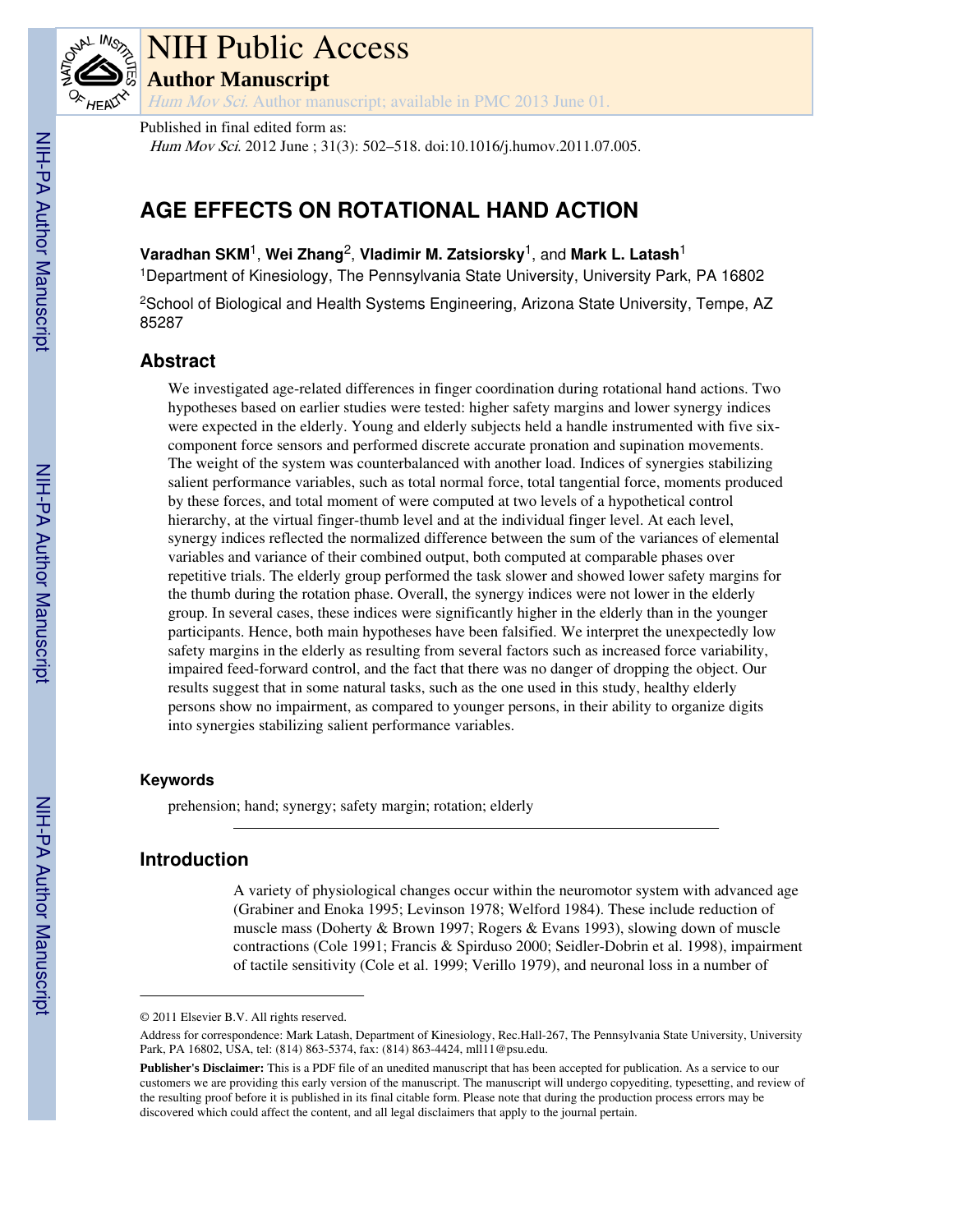structures within the central nervous system (CNS) leading to plastic changes within the CNS (Booth et al. 1994; Brooks & Faulkner 1994; Eisen et al. 1996; Erim et al. 1999; Dinse 2006). Each of these changes may contribute to the overall decline in hand function associated with aging.

Recently, a series of studies documented changes in indices of multi-digit synergies with age (Shinohara et al. 2003a,b, 2004; Shim et al. 2004; Olafsdottir et al. 2007; Kapur et al. 2010). Within those studies, synergies were defined as co-varied (across repetitive trials) adjustments of elemental variables (forces and moments of force produced by individual digits) contributing to lower indices of variability of the variables produced by all the elements together (reviewed in Latash et al. 2007; Latash 2008, 2010). An index of synergy strength was used reflecting the amount of co-variation among elemental variables that helped reduce variability of potentially important performance variables such as total grip force, total resultant force, and total moment of force.

Most earlier studies addressed age-related changes in the characteristics of grip force during holding or manipulation of the hand-held objects. In particular, elderly persons are known to show excessive grip force magnitudes (Cole 1991; Cole & Beck 1994; Cole et al. 1999; Kinoshita & Francis 1996; Gilles & Wing 2003; Danion et al. 2007; Lindberg et al. 2009; Diermayr et al. 2010), commonly quantified as an increase in the safety margin, which is proportion of grip force above the threshold level for slippage (Johansson & Westling 1984; Burstedt et al. 1999; Pataky et al. 2004). An impairment of multi-digit synergies related to stabilization of grip force has also been documented (Shinohara et al. 2003a,b, 2004; Shim et al. 2004; Kapur et al. 2010).

Rotational hand action plays a major role in a variety of everyday actions such as taking a sip from a glass, turning a door knob, using a screwdriver, writing, etc. Indeed, in most such actions, grip forces, normal to the surface, can change within a relatively large range while the total moment of force has to be controlled precisely to avoid failure. Relatively few studies explored changes in the control of rotational hand actions with age. Two studies reported a significant impairment in the ability of elderly persons to produce accurate values or time profiles of the total moment of force associated with lower indices of corresponding multi-digit synergies (Shim et al. 2004; Olafsdottir et al. 2007). Both studies used tasks that did not require the participants to produce a rotational movement, only to hold a static position and/or apply a prescribed pattern of the total moment of force in isometric conditions.

In this study, we use a recently developed method that allows quantifying biomechanical variables and indices of synergy during accurate rotation of a hand-held object in pronation and supination (Zhang et al. 2009). Based on the cited studies of multi-digit synergies, we expected to see significantly lower synergy indices in elderly participants as compared to young ones, particular for the indices of co-variation of moments of force (Hypothesis #1). We also expected to see smaller changes in the synergy index associated with the action in the elderly group (cf. Olafsdottir et al. 2007a, 2008). In addition, based on earlier studies of safety margins (Cole 1991; Kinoshita & Francis 1996; Gilles & Wing 2003; Danion et al. 2007; Diermayr et al. 2010), we expected to observe significantly higher safety margins in the elderly participants (Hypothesis #2). We also explored possible age related changes in the documented differences between pronation and supination tasks; such differences were reported during isometric accurate moment of force production tasks for young adults (Zhang et al. 2006).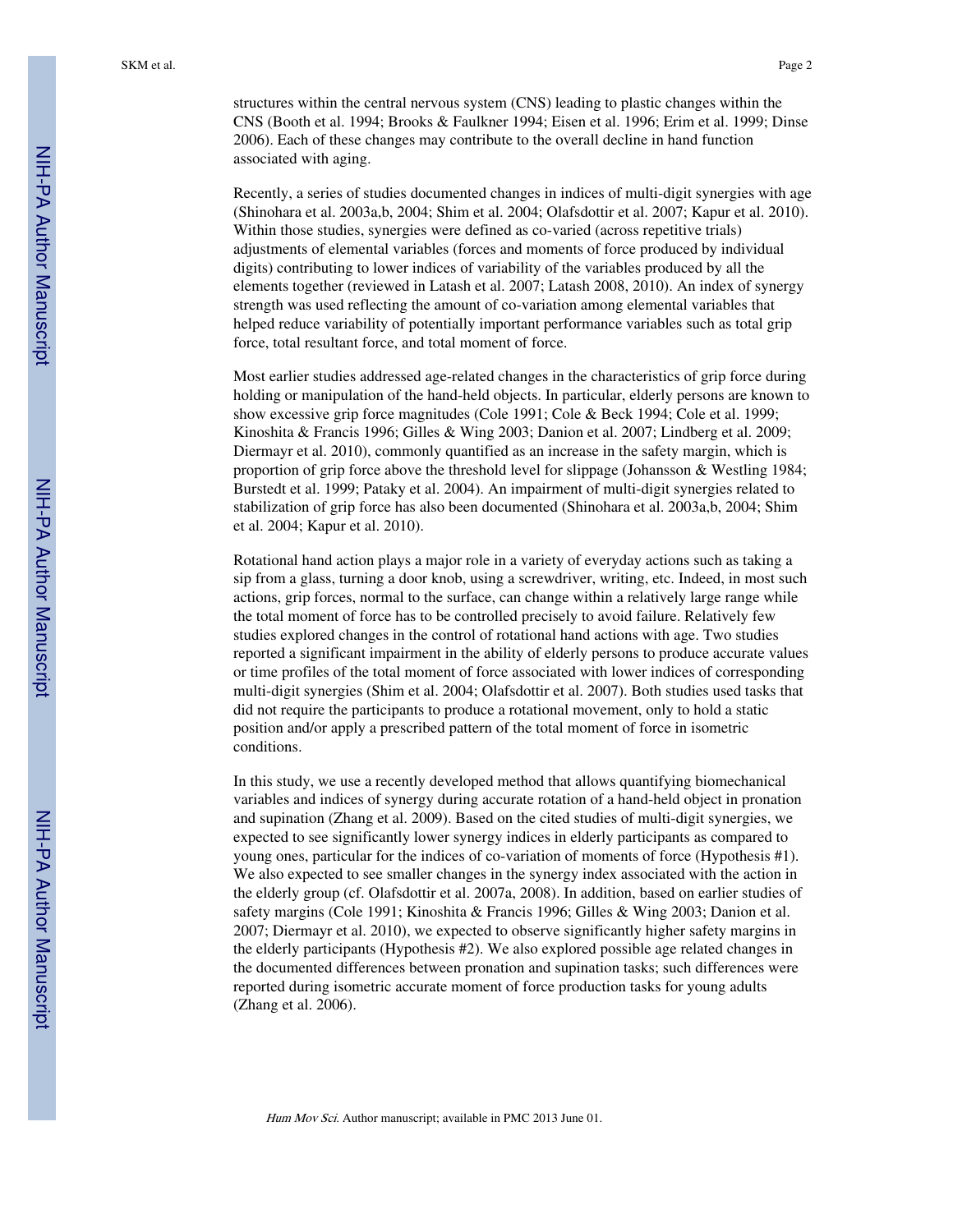## **Methods**

## **Subjects**

Nine healthy young (5 males and 4 females, Mean± SE: Age:  $27.3 \pm 1.2$  years, weight: 63.5  $\pm$  3 kg, height: 1.71  $\pm$  0.01 m) and nine healthy elderly volunteers (2 males and 7 females, Mean $\pm$  SE Age: 77.6  $\pm$  0.6 years, weight: 63.3  $\pm$  1 kg, height: 1.65  $\pm$  0.01 m) participated in the study. All participants were right-handed according to their preferred hand use for activities of daily living such as writing and eating. None of the subjects had any long term involvement with finger activities such as playing musical instruments or professional typing. All elderly participants passed a screening process that consisted of a cognition test (mini mental state exam  $\geq$  24 points), a depression test (Beck depression inventory  $\leq$  20 points), a sensory test (monofilament ≤ 3.22) and a general neurological examination. All participants gave informed consent according to the procedures approved by the Office for Research Protections of The Pennsylvania State University.

#### **Apparatus**

The experimental setup is illustrated in Figure 1. During the experiment, the subject sat comfortably in a height-adjustable chair facing the experimental setup. A single axis torsiometer was attached to measure the hand pronation-supination (PR-SU) angle  $(A<sub>W</sub>)$ . In the initial position, the subject was instructed to fully extend the wrist and hand joints with the palm down on the table. The end pieces of the torsiometer were attached to the midline of the dorsal surface of the hand and to the middle of the forearm. The subject's right forearm was placed into a polyvinyl chloride (PVC) forearm brace fixed to a small table. Two Velcro straps were used to prevent forearm movement in flexion-extension and abduction-adduction directions. The right upper arm was at about 45° of flexion in a sagittal plane and about 90° PR when the subject grasped a PVC handle. A 17" LCD monitor placed about 1 m from the subject displayed the task (initial and target handle orientations) and the subject's current  $A_W$  angle recorded by the torsiometer.

Digit forces were recorded by five six-component force transducers (three force and three moment of force components) mounted on the handle. A Nano-25 transducer (ATI industrial automation, NC, USA) was used for the thumb and four Nano-17 transducers (ATI industrial automation, NC, USA) were used for the four fingers. The thumb (TH) transducer was mounted opposite to the transducers for the four digits (I-Index, M-Middle, R-Ring and L-Little). The transducers were attached in such a way that the Y axes of all five transducers were parallel to the central vertical axis of the PVC handle. The TH transducer was attached such that its base was aligned with the frontal axis (z-axis) of the handle. We used 100-grit sandpaper to cover the surface of each transducer to increase friction between the digits and the contact surface of the transducers. The thirty analog signals from the transducers were digitized at 12 bit resolution (PCI – 6225, National Instruments, TX, USA) and processed by a customized LabView based program (LabView 8.0, National instruments, TX, USA).

Two copper cylinders (0.1 kg each) were attached along a diameter of a PVC disc (25 cm in diameter) at a distance of 9.5 cm from the center of the disc. This disc was connected to the handle by an aluminum rod (19 cm in length), attached through the geometric centers of both the disc and handle, perpendicular to their vertical axis. The disc, rod and handle (DRH) formed a rigid body that moved as a whole. To avoid tilt of the DRH system in the frontal and sagittal planes, two horizontal levels were attached to the DRH, parallel and orthogonal to the rod. The levels served as sources of visual feedback. The weight of the DRH system was counterbalanced with a counter-load (0.76 kg) that was hooked by a rock climbing rope through a couple of pulleys fixed to the ceiling. During the experiment, the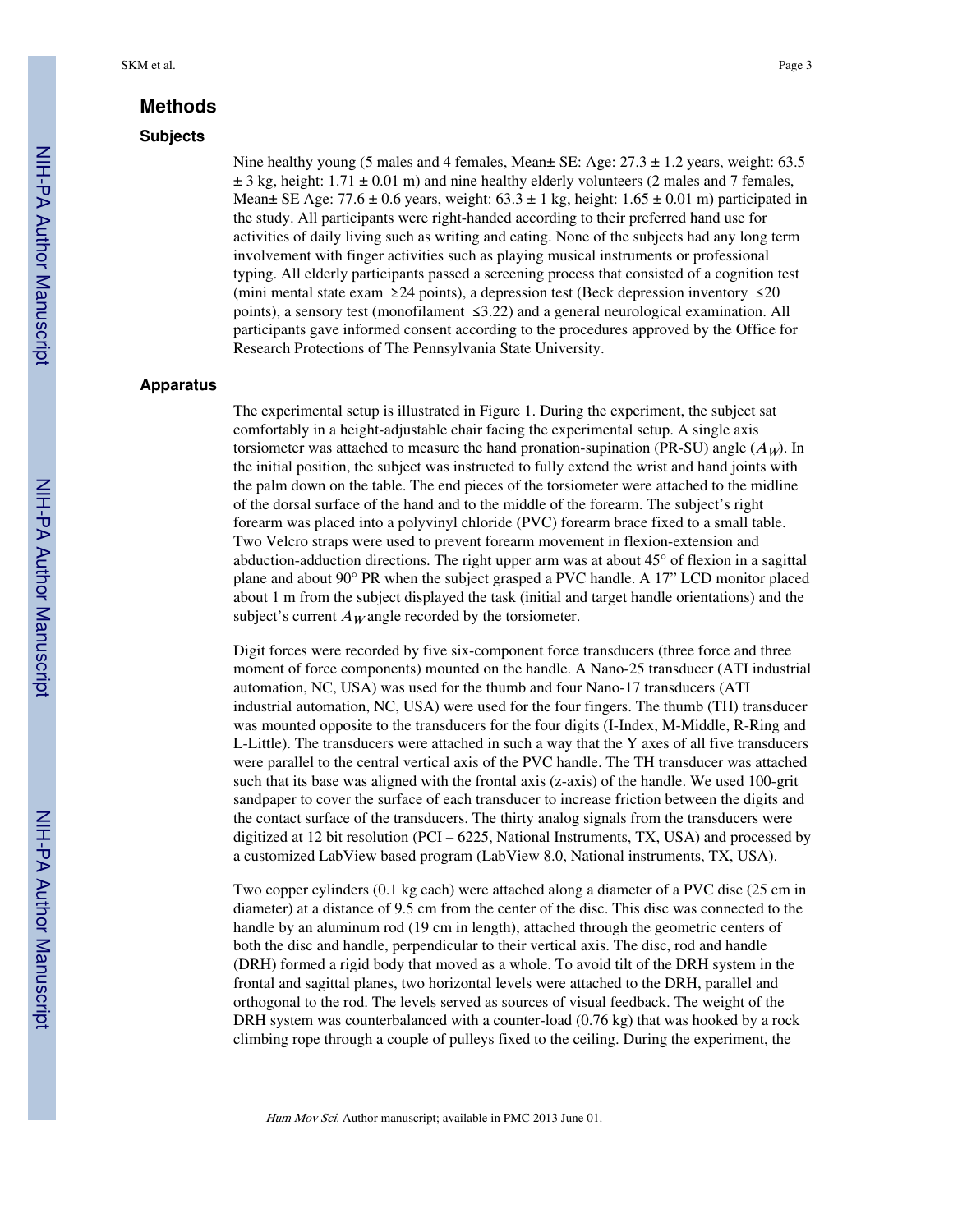subject did not have to counteract the weight of the DRH system; they were required only to rotate the system about the long axis of the rod.

## **Experimental procedure**

Before each trial, the handle was vertically oriented and the sensor signals were set to zero in the absence of digit forces. One calibration trial was performed before the experimental trials. In this trial, the subject was instructed to grasp the handle in the most comfortable way and hold it in a vertical orientation for 10 s while keeping the two levels (one on the handle and the other on the disc) horizontal. The angle measured was considered to represent an  $A_W$  of 0°. Angles were further measured with respect to this position. The averaged  $A_W$  over the trial duration was used to set future trials. We call this most comfortable position a neutral (NE) position. The pronation (PR) and supination (SU) were defined with respect to the NE position.

The main task was to produce a rotation of the handle from an initial position to a target position  $(\pm 30^{\circ})$ . The young participants performed this task at two speeds, natural (slow, SL) and as fast as possible (fast, FA). The elderly participants were asked to perform the task only at the fast speed. The display showed the subject two thick yellow lines corresponding to 30 $^{\circ}$  positive (SU) and 30 $^{\circ}$  negative (PR)  $A_W$  with respect to the NE position. These lines worked either as initial or target positions depending on the task (PR and SU movements). Two horizontal dashed lines above and below the target lines showed the allowable error range  $(\pm 5^{\circ})$ . A line in-between the two yellow lines corresponded to the NE position. Two dashed vertical lines served as reminders with the first one at 1.5 s from the trial start and the second one 5 s after trial initiation. The angle  $A_W$  was shown on-line as a function of time (Figure 1).

For young participants, there were four task conditions, PR-FA, PR-SL; SU-FA and SU-SL. For elderly participants there were only two task conditions, PR-FA and SU-FA. During each trial, the subject rotated the handle from NE position to the initial position and held this position for at least 1.5 s. There was no speed or accuracy requirement for the subject during this preparatory motion. Then the subject rotated the handle at the instructed speed and direction into the target in a self-paced manner. The subject was instructed to produce a smooth motion into the target area and not to correct any inaccuracies in final position. As long as the subject stopped within the error range  $(\pm 5^{\circ})$ , the trial was accepted. Inaccurate trials were rejected and repeated. Five practice trials were given. For each condition, twentyfour successful trials were collected. In young subjects, these were performed in a single block. Elderly subjects performed two blocks, 12 trials each. There was an 8-s interval between trials and 2-min rest interval between blocks.

## **Data Processing**

Data were processed offline using MATLAB and SPSS. The angular velocity ( $\mathring{A}_W$ ) was computed for each trial. The initiation and termination of the movement were defined as the instances where  $\tilde{A}_W$  first reached 5% of its maximal value and dropped below 5% of its maximal value in that trial. The trials were aligned by the movement onset (time zero) and time was normalized to 100 points over the movement duration. The intervals before and after the movement were not time normalized. In the following sections and illustrations, we refer to the times of movement initiation and movement termination as  $t = 0$  and  $t = MT$ .

The coordinates of the points of digit force application with respect to the center of the transducer surface along the Y axis were computed as,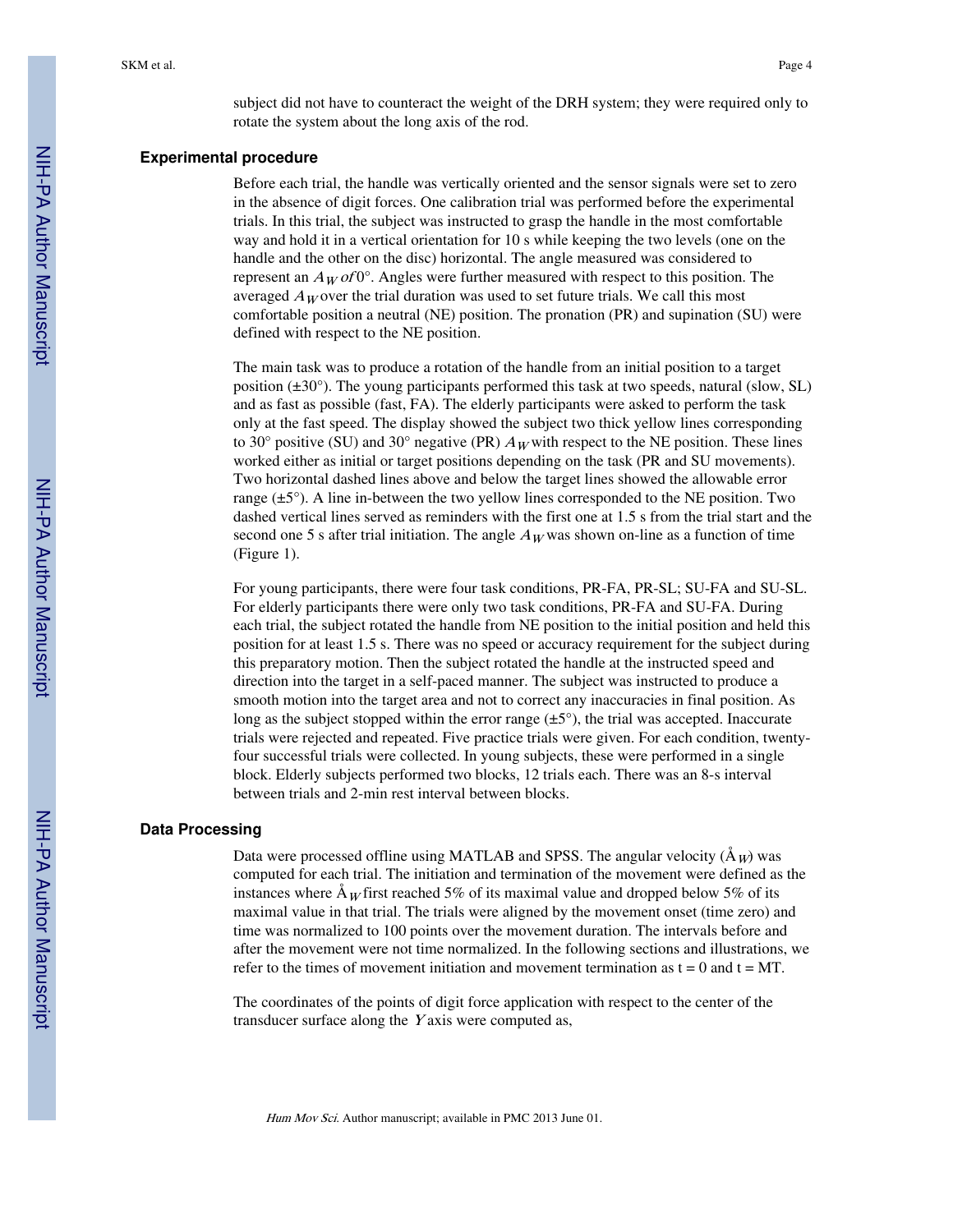$$
COP_{\gamma} = \frac{M_X}{F_Z},\tag{1}
$$

(Zatsiorsky, 2002), where COP stands for center of pressure on the transducer surface,  $M_X$ refers to the moment about the X axis and  $F_Z$  refers to the force along the Z-axis. The moment of force acting on the handle was computed with respect to the long axis of the rod.

The data analysis was performed at two levels: the individual finger level (IF) and the virtual finger–thumb (VF-TH) level. VF is an imagined digit that produces the same mechanical effect as the individual fingers combined (Arbib et al 1985; Baud-Bovy and Soechting, 2001; Shim et al. 2004). The data were quantified over three time phases, two steady-states (PRE and POS) and the movement phase (ROT) where PRE refers to a 0.5-s interval before movement initiation, ROT refers to the movement interval and POS refers to a 0.5-s interval after movement termination.

Safety margin (SM) is the amount of grip force exerted beyond what is required to prevent object slipping (Johansson & Westling 1984; Burstedt et al 1999; Pataky et al 2004); local SM was computed for the thumb as:

$$
S M_{\tau H} = \frac{(F_{\tau H}^N - |F_{\tau H}^T| / \mu)}{F_{\tau H}^T}
$$
 (2)

where the superscripts N and T refer to normal and tangential forces of the thumb and  $\mu$  is the coefficient of static friction between the finger and sandpaper interface. The value of  $\mu$ was approximately 1.4 for young subjects (average across three earlier studies using similar sensors, Zatsiorsky et al. 2002; Aoki et al. 2006; Savescu et al. 2008) and 0.8 for older subjects (Kinoshita and Francis 1996).  $SM_{TH}$  was quantified only over the ROT phase since the weight of the object was counterbalanced, and, as a result,  $F<sup>T</sup> = 0$  during the steadystates. Prior to statistical analyses, the  $SM_{TH}$  data were subjected to Fisher's  $z$ transformation. In the Results section, both transformed data (with error bars) and nontransformed data are presented.

To quantify multifinger synergies, we performed variance analysis described earlier (Latash et al. 2002, Zhang et al. 2009). An index of synergy  $(\Delta V)$  was computed as the difference between the sum of the variances of the mechanical variables produced by individual digits and the variance of their combined output, both computed across the 24 trials for each 1% of movement duration and for each time sample of the PRE and POS phase. This variance analysis was performed at two hierarchical levels, the VF-TH level and the IF level. The index  $\Delta V$  was computed for several performance variables which form the left-hand side of the following equations:

VF-TH level

$$
F^N = F_{\nu_F}^N + F_{\tau_H}^N \tag{3}
$$

$$
F^T = F_{\nu_F}^T + F_{\tau_H}^T \tag{4}
$$

$$
M_{TOT} = M_{VF}^N + M_{TH}^N + M_{VF}^T + M_{TH}^T
$$
\n(5)

IF Level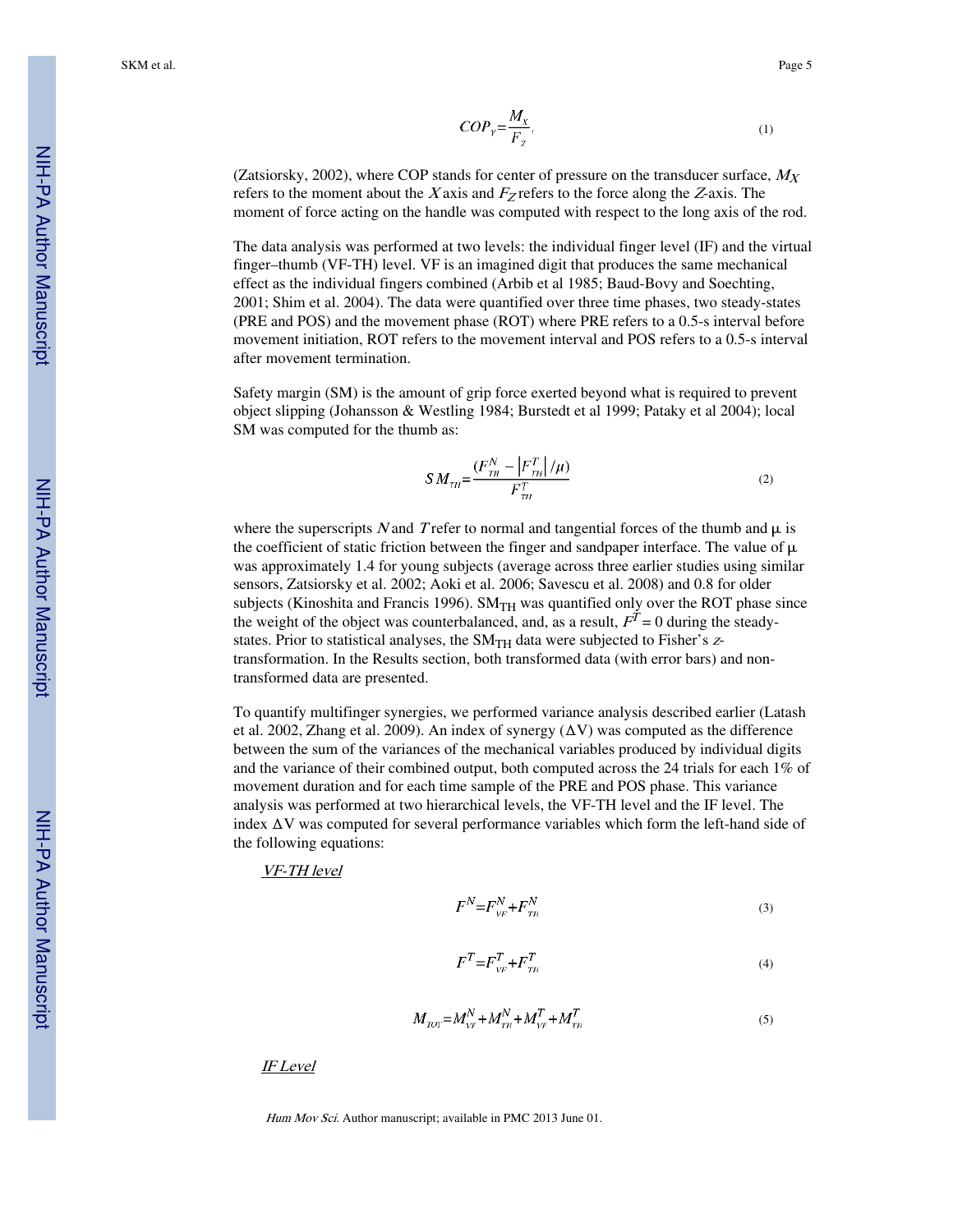SKM et al. Page 6

$$
F_{\nu}^{N} = F_{I}^{N} + F_{M}^{N} + F_{R}^{N} + F_{L}^{N}
$$
\n(6)

$$
F_{vr}^T = F_i^T + F_M^T + F_k^T + F_L^T \tag{7}
$$

$$
M_{vr}^N = M_t^N + M_u^N + M_s^N + M_t^N \tag{8}
$$

$$
M_{VE} = M_{I}^{N} + M_{M}^{N} + M_{R}^{N} + M_{L}^{N} + M_{I}^{T} + M_{M}^{T} + M_{R}^{T} + M_{L}^{T}
$$
 (9)

The superscripts refer to tangential force (T) or normal force (N). The subscripts refer to digits (I – Index, M – Middle,  $R$  – Ring, L – Little, VF – Virtual finger, TH – thumb). M<sub>TOT</sub> refers to total moment of force. All moments of force were computed with respect to the long axis of the rod corresponding to the axis of instructed rotation.

The synergy index was computed for each subject and each movement phase separately. Variance of one of the variables in the left sides of the equations (3–9), a performance variable (PV), was compared to the sum of the variances of the variables in the right side of those equations, elemental variables (EVs) and then normalized by the latter value:

$$
\Delta V = \frac{\Sigma Var(EVs) - Var(PV)}{\Sigma Var(EVs)}
$$
\n(10)

Positive values of this index ( $\Delta V > 0$ ) indicate predominantly negative covariation among the EVs and may be interpreted as a synergy that stabilizes the PV. Non-positive values of  $\Delta V$  indicate a lack of such a synergy. Since  $\Delta V$  indices were limited by +1, to perform statistical comparisons, positive values of ΔV were transformed using Fisher's ztransformation as follows:

$$
\Delta V_{Z} = 0.5 \ln(\frac{1 + \Delta V}{1 - \Delta V})
$$
\n(11)

To investigate age effects on the modulation of the  $\Delta V$  indices during movement time, an index  $( \Delta \Delta V_z)$  was computed for each performance variable. This index was computed to make the data comparable with earlier studies of ΔV modulation (Olafsdottir 2007a,b, 2008). First,  $\Delta V_{Z-ST}$  was computed as mean of  $\Delta V_Z$  over the time interval between 500 ms and 300 ms prior to the movement initiation.  $Min(\Delta V_{Z-ROT})$  and  $max(\Delta V_{Z-ROT})$  were computed as the minimum and maximum values of  $\Delta V_Z$  during the ROT phase. The difference between  $\Delta V_{Z-T}$  and either min( $\Delta V_{Z-ROT}$ ) or max( $\Delta V_{Z-ROT}$ ) was used to compute  $\Delta \Delta V_z$  depending on whether  $\Delta V$  decreased or increased during the ROT phase, respectively.

## **Statistics**

Data are presented as means and standard errors. We used ANOVA with repeated measures to study such indices as peak velocity, local safety margin for the thumb, and indices of synergy  $(\Delta V)$  with factors  $Age$  (Young and Old), *Time* (PRE, POS, and ROT), and Direction (PR and SU). The safety margin and  $\Delta V$  indices were z-transformed prior to statistical analyses. Pairwise contrasts with Bonferroni corrections were used to explore significant effects. The data were checked for violations of sphericity and the Huynh-Feldt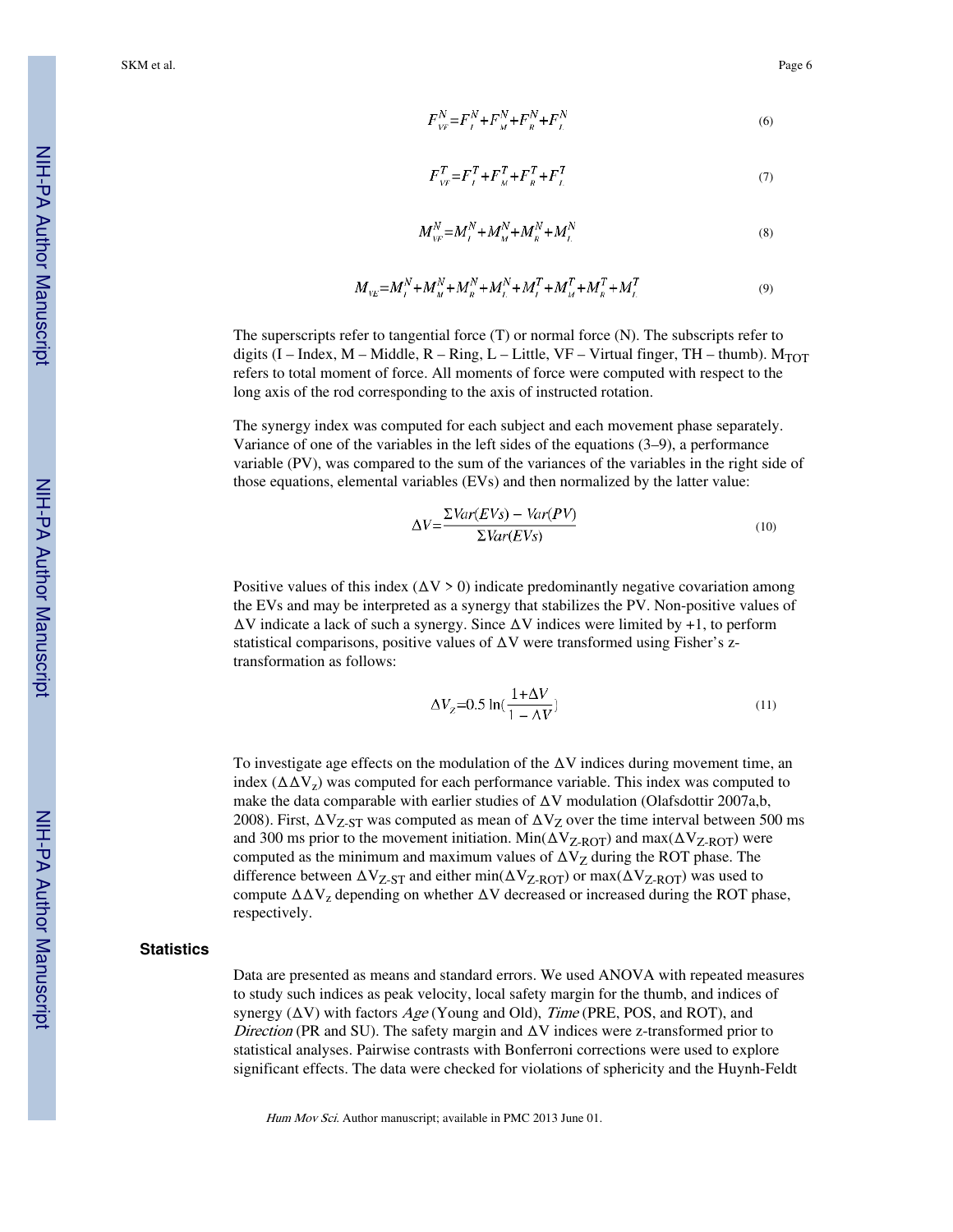criterion was used to adjust the number of degrees-of-freedom when necessary. All illustrations and statistical analyses use the SL data from young subjects and the FA data of elderly unless explicitly stated otherwise.

## **Results**

## **Task performance**

For all tasks, an ideal performance would be a 60° rotation starting at 30° SU/PR to 30° PR/ SU. Figure 2 (panels A and B) shows trajectories for typical individual trials performed by representative young and older subjects for pronation and supination conditions respectively. Note that the elderly took longer to reach the target than the young participant despite the fact that the former moved "fast" and the latter moved "at a natural speed". The same data are presented in Figures 2C and 2D after the movement time was resampled to 100 data points. In all further illustrations, we will use data after resampling.

Movement times (MT) in elderly subjects were 0.97±0.07 s and 0.86±0.08 s in PR and SU directions respectively under the "fast" instruction. In young subjects, the natural speed (SL) movement times were 0.44±0.04 s and 0.41±0.03 s in PR and SU directions respectively. These data indicate that fast (FA) actions of elderly were slower than natural speed actions (SL) of young subjects. This was supported by a two-way repeated measures ANOVA on MT with factors  $Age$  (2 levels: young, old) and *Direction* (PR, SU) that showed a significant main effect of  $Age$  (F<sub>(1,16)</sub> = 313; p < 0.001). No other effect was significant. The MT difference was also reflected in different magnitudes of the peak velocity in the two groups (Figure 3A). Peak velocity in the SL actions by younger subjects was higher than in the FA actions by elderly. A two-way ANOVA, with factors Age and Direction revealed a significant main effect of  $Age$  (F<sub>(1,16)</sub> = 14.9; p < 0.01) without other effects.

To mitigate possible influence of movement speed on age-related effects, further we compare performance of the elderly subjects during fast movements with that of young subjects during movements at natural speed. We also compared performance of both subject groups during "fast" movements. There were predictable differences in mechanical variables (such as total moment of force) following straightforward mechanics. Other age-related differences were similar to the differences between FA actions of the elderly and SL actions of the young participants.

Modulation of grip force ( $F_G$ , estimated as the normal force produced by the thumb) during movement was smaller in elderly when compared with the younger participants. The modulation was quantified using peak-to-peak change in  $F_G$  during the ROT phase in each subject for each trial and condition separately. This modulation was higher for SU movements as compared to PR movements. Figure 3B illustrates the peak-to-peak change in grip force during the ROT phase, averaged across trials and subjects (within each group) for each direction. These observations were supported by a two-way ANOVA with factors Age and *Direction* on peak-to-peak  $F_G$  during the movement. The ANOVA showed significant main effects of  $Age$  (F<sub>(1,16)</sub> = 6.8; p < 0.05) and *Direction* (F<sub>(1,16)</sub> = 6.2; p < 0.05) without a significant interaction. We also compared  $F_G$  during steady-states. During PRE, we found that the average grip force was  $5.4 \pm 1$  N in young subjects and  $7.2 \pm 1.3$  N in elderly subjects. This difference, however, was not statistically significant. During POS, we found that the average grip force was  $6.6 \pm 1.4$  N in young and  $7.9 \pm 1.2$  N in elderly subjects. This difference was also not statistically significant.

#### **Safety Margin**

Local safety margin for the thumb  $(SM_{TH})$  was quantified as the amount of normal thumb force exerted beyond what was necessary to prevent object slipping given the magnitude of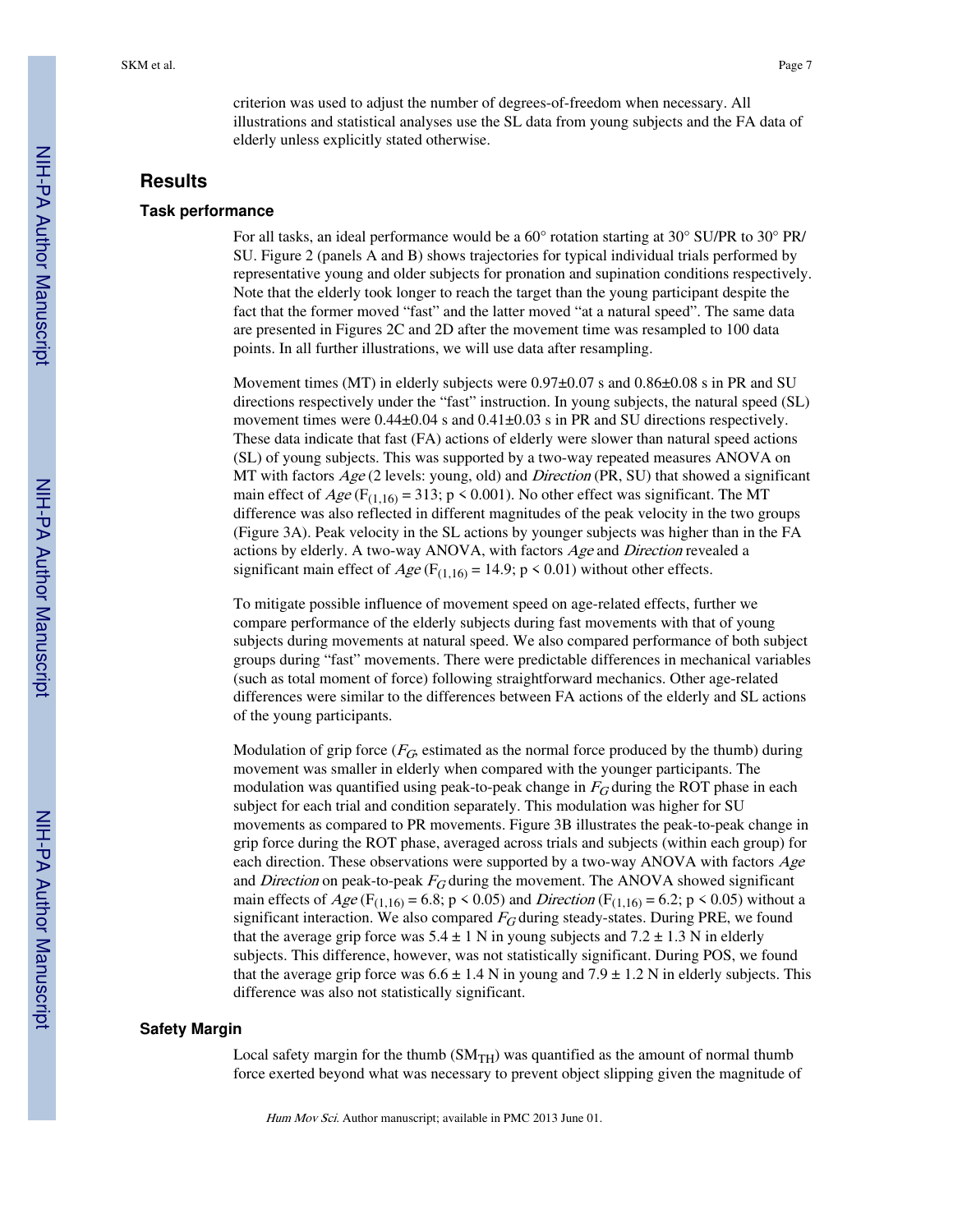the thumb tangential force (see Methods).  $SM_{TH}$  values were computed for each subject, each condition, each trial, and at each time sample of the ROT phase. Overall, elderly subjects showed lower  $SM_{TH}$  values as compared to the younger subjects. Lower  $SM_{TH}$ values were observed during PR movements. These findings are illustrated in Figure 4, which shows  $SM_{TH}$  values averaged over the ROT phase for the young and elderly groups before (panel A) and after (panel B) z-transformation. The effects of  $Age$  (F<sub>(1,16)</sub> = 4.7; p < 0.05) and *Direction* (F<sub>(1,16)</sub> = 6.9; p < 0.05) on z-transformed SM<sub>TH</sub> values were significant according to a two-way ANOVA. None of the other effects were significant.

### **Synergy Analysis**

Multi-digit synergies were quantified using an index  $(\Delta V)$ , which was computed as the normalized difference between sum of the variances of elemental variables and variance of the overall output of the system at each of two levels of hierarchy, the VF-TH level or IF level.

**Synergy indices at the VF-TH level—**Synergies at the VF-TH level were quantified using  $\Delta V$  index for total moment of force  $(M_{TOT})$ , total normal force  $(F<sup>N</sup>)$  and total tangential force ( $F<sup>T</sup>$ ). For all three performance variables, the  $\Delta V$  indices were positive during PRE and POS phases. Overall, the  $\Delta V$  index for  $M_{TOT}$  was higher in the elderly than in the young group. For  $F^N$ , we found that  $\Delta V$  was lower in the elderly than in the young group, and for  $F<sup>T</sup>$  no differences were found between the groups.

The  $\Delta V$  time profiles computed for  $M_{TOT}$  at the VF-TH level ( $\Delta V_{\perp}M_{VF-TH}$ ) averaged across subjects are shown in Figure 5A. The initially positive  $\Delta V$  drops down to about zero in the elderly group and to negative values in the young group during movement (ROT), and then it increases back to positive values during the POS phase. These observations were confirmed by a three-way ANOVA on  $\Delta V_{\perp}M_{V}F_{\perp}TH$  with factors Age, Time (3 levels: PRE, ROT, POS) and *Direction*. There was a significant main effect of  $Age$  (F<sub>(1,16)</sub> = 6.9; p < 0.05) corresponding to higher  $\Delta V_{MVF-TH}$  in the elderly. Time effect was also significant  $(F<sub>(1.62, 25.86)</sub> = 58.8; p < 0.01)$ , corresponding to lower  $\Delta V_M_{VF-TH}$  during ROT than during PRE or POS ( $p \le 0.01$ ). Due to the larger drop in  $\Delta V_{MVF-TH}$  during ROT in the young subjects, the interaction  $Age \times Time$  was also significant (F<sub>(1.62, 25.86)</sub> = 9.7; p < 0.01).

The time profiles of  $\Delta V$  indices for the normal force  $(\Delta V \sqrt{F}^N V F \sqrt{F})$  averaged across subjects are presented in Figure 5B. In both groups and in both conditions, the  $\Delta V$  indices remained positive at both steady-states and during the movement. A three-way ANOVA on  $\Delta V \pm F^N V_{F-TH}$  with factors Age, Time and Direction showed a significant main effect of Age  $(F<sub>(1.16)</sub> = 14.4; p < 0.01)$  corresponding to lower  $\Delta V$  in the elderly. There was also a significant main effect of Time (F<sub>(1.635, 26.16)</sub> = 5.9; p < 0.05) corresponding to lower  $\Delta$  V in the PRE phase than in the POS phase ( $p$ <0.01). The interaction  $Age \times Time$  was also significant (F<sub>(1.635, 26.16)</sub> = 4.1; p < 0.05) reflecting the fact that  $\Delta V$  decreased during ROT in elderly whereas it increased in young subjects ( $F_{(1, 16)} = 6.2$ ; p < 0.05).

The time profiles of  $\Delta V$  indices for the tangential force  $(\Delta V \angle F^T V_{F-TH})$  averaged across subjects are presented in Figure 5C. The  $\Delta V$  indices remained positive throughout the movement. There was large variability across subjects in the  $\Delta V$  profiles resulting in no significant effects in the three-way ANOVA with factors Age, Time and Direction.

**Synergy indices at the IF level—**At the IF level, <sup>Δ</sup>V indices were computed for variables produced by the virtual finger. Overall,  $\Delta V$  indices for  $F<sup>N</sup>$  and M were higher in the elderly than in the young group. We also found that  $\Delta V$  indices for  $F^T$ ,  $M^N$  and  $M$  were lower during the ROT phase than during the PRE or POS phases.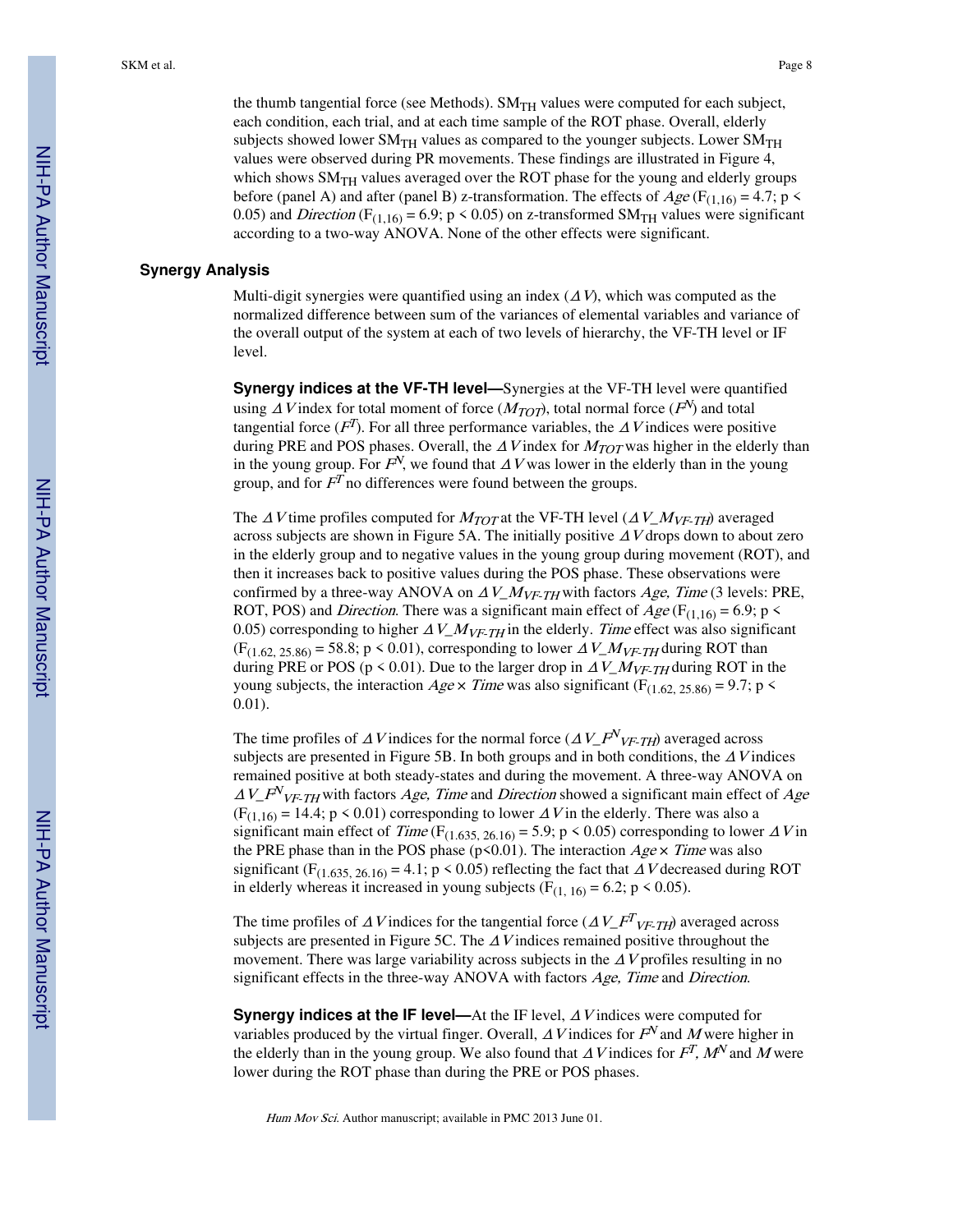Time profiles of  $\Delta V$  indices at the IF level for  $F^V(\Delta V \_{F^V\mu})$  and  $F^T(\Delta V \_{F^T\mu})$  are presented in Figures 6A and 6B. Note that  $\Delta V \llcorner F^N \llbracket F$  is negative in all conditions and in all phases in both groups. In contrast,  $\Delta V \llcorner F \llbracket F \rrbracket$  is positive during the PRE and POS phases but goes to negative values during the ROT phase in the younger subjects.

A three-way ANOVA on  $\Delta V \llcorner F^N \llbracket F \rrbracket$  with factors Age, Time and Direction showed a significant main effect of  $Age$  (F<sub>(1,16)</sub> = 19.5; p < 0.01) corresponding to a higher  $\Delta$  V in elderly subjects than in young subjects. There was also a significant main effect of Time  $(F<sub>(1.66, 26.63)</sub> = 6.69; p < 0.01)$  corresponding to a higher  $\triangle$  V in ROT than POS phase (p<0.001). The interaction *Time* × *Direction* was also significant (F<sub>(1.81, 28.99)</sub> = 6.69; p < 0.01) reflecting the fact that  $\Delta V$  increased during ROT in PR whereas it decreased during ROT in SU ( $F_{(1,16)} = 9$ ; p < 0.01).

A three-way ANOVA on  $\Delta V \llcorner F^T_{\ell}$  with factors *Age, Time* and *Direction* showed a significant main effect of  $Time$  (F<sub>(1.66, 26.63)</sub> = 6.69; p < 0.01) corresponding to a lower  $\Delta V$ in the ROT phase than in the PRE and POS phases ( $p$ <0.01). The interaction Time  $\times$ Direction was significant (F<sub>(1.75, 28.07)</sub> = 5.38; p < 0.05) corresponding to a higher drop in  $\Delta V$  during ROT in PR direction when compared with SU direction (F<sub>(1,16)</sub> = 9; p < 0.01). The interaction  $Age \times Time$  was also significant (F<sub>(2, 32)</sub> = 7.5; p < 0.01) reflecting a larger change in  $\Delta V$  during ROT in younger subjects when compared with elderly (F<sub>(1,16)</sub> = 14.4;  $p < 0.01$ )

Figures 6C and 6D present the  $\Delta V$  indices for  $M^N(\Delta V \Delta M^N)$  and for  $M(\Delta V \Delta M_F)$  for the two groups. The data are averaged across subjects within each group. The two  $\Delta V$  profiles look similar in that they both start with positive values and drop to zero (in elderly) or become negative (in young) during ROT and then recover to positive values during POS.

A three-way ANOVA on  $\Delta V \_{M} N_{IF}$  with factors *Age, Time*, and *Direction* revealed a significant main effect of  $Time (F_{(2,32)} = 5.59; p \le 0.01)$  corresponding to a lower  $\Delta V$ during ROT than during PRE or POS. In addition, the interaction  $Time \times Age$  was significant (F<sub>(2,32)</sub> = 4.37, p < 0.05) corresponding to a larger drop in  $\Delta V$  during ROT in young than elderly ( $F_{(1,16)} = 6$ ; p < 0.05). The interaction *Time* × *Direction* was also significant (F<sub>(2,32)</sub> = 5.99; p < 0.01) reflecting a larger change in  $\Delta V$  during ROT phase in SU direction when compared with PR direction ( $F_{(1,16)} = 14.6$ ; p < 0.01).

A three-way ANOVA on  $\Delta V_{\perp}M_{\parallel}F$  indices with factors Age, Time, and Direction revealed a significant main effect of  $Age$  (F<sub>(1,16)</sub> = 4.64, p < 0.05) corresponding to a higher  $\triangle$  V in the elderly. There was also a significant main effect of  $Time (F<sub>(1.583.25.334)</sub> = 47.8, p < 0.01)$ corresponding to lower  $\Delta V$  during ROT than during PRE or POS (p<0.01). The interaction Time  $\times$  Age was significant (F<sub>(1.583,25,334)</sub> = 11, p < 0.01) corresponding to a larger drop in  $\Delta V$  during ROT in young than elderly (F<sub>(1,16)</sub> = 14.4; p < 0.01).

**Modulation of the index of synergy—**To study the modulation of the synergy index  $\Delta V$  during movement, we computed an index  $\Delta \Delta V_z$  for each performance variable separately (see Methods). Overall, we found that  $\Delta V$  modulation  $(\Delta \Delta V_z)$  was lower in the elderly group as compared to the younger group for the following performance variables: Total moment of force, total tangential force produced by the VF, moment produced by the normal force and total moment of force of the VF.

Figure 7A presents  $\Delta \Delta V_z$  computed for the performance variables  $M_{TOT}$ ,  $F<sup>N</sup>$  and  $F<sup>T</sup>$  at the VF-TH level. Note higher  $\Delta \Delta V_z$  in the young group than in the elderly group for  $M_{TOT}$ . This observation was confirmed by a two-way ANOVA on  $\Delta\Delta V_z$  for  $M_{TOT}$  with factors Age and Direction that showed a significant main effect of  $Age$  (F<sub>(1,16)</sub> = 23, p < 0.001) with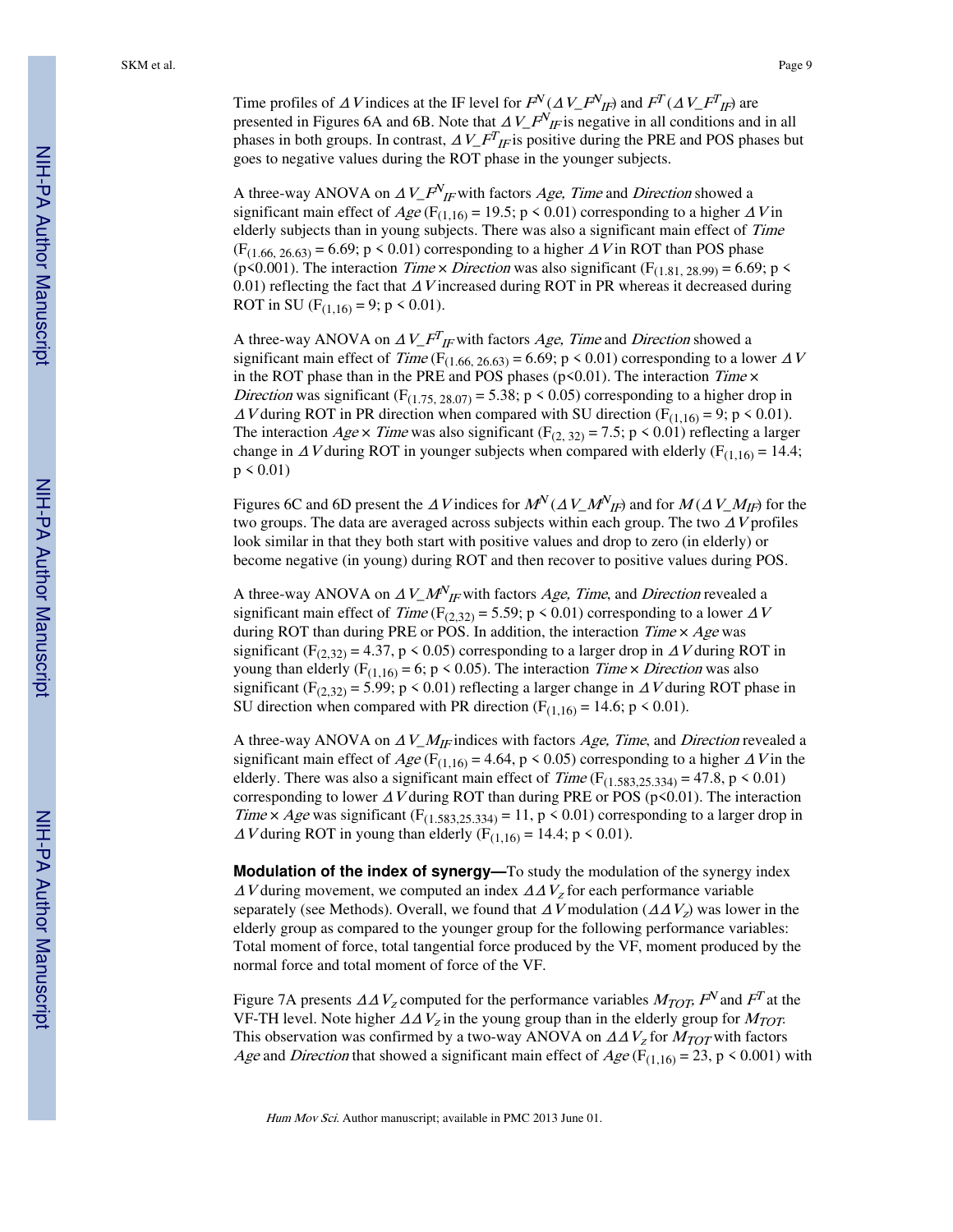no other significant effects. Similar two-way ANOVA on  $\Delta\Delta V_z$  for  $F^V$  and for  $F^T$  did not show any significant effect.

Figure 7B presents  $\Delta \Delta V_z$  for  $F^V$ ,  $F^T$ ,  $M^V$  and  $M_{TOT}$  at the IF level. The indices are higher for the young subjects. These differences were statistically significant for three of these variables:  $F^T$ ,  $M^N$  and  $M_{TOT}$ . Two-way ANOVA with factors  $Age$  and Direction on  $\varDelta A V_z$ for  $F<sup>N</sup>$  showed no significant effects. In contrast, two-way ANOVAs showed a significant effect of *Age* on  $F^T$ (F<sub>(1,16)</sub> = 17.4, p < 0.01),  $M^N$ (F<sub>(1,16)</sub> = 8.2, p < 0.01) and  $M_{TOT}$ (F<sub>(1,16)</sub>  $= 20$ , p < 0.001). In each of these ANOVAs, no other effect was significant.

## **DISCUSSION**

Both main hypotheses formulated in the Introduction have been falsified in the experiment. With respect to Hypothesis-1, synergy indices,  $\Delta V$  were overall not smaller in the elderly participants, and some of them were even significantly higher in the elderly group as compared to the young group. These results look opposite to those reported in earlier studies (Shinohara et al. 2003a,b, 2004; Shim et al. 2004; Olafsdottir et al. 2007; Kapur et al. 2010). Hypothesis-2 was also falsified: Despite earlier reports (Comaish & Bottoms 1971; Cole 1991; Kinoshita & Francis 1996), the elderly subjects in our study did not show significantly higher safety margin values for the thumb. Their local safety margin values were in fact lower than those in the younger participants. Further we discuss implications of these unexpected findings for changes in the control of prehensile actions with aging.

#### **Age-related changes in multi-digit synergies**

As in earlier studies (reviewed in Latash et al. 2007), we quantified co-varied adjustments of elemental variables at two levels of the assumed hierarchy (Arbib et al. 1985; Mackenzie and Iberall 1994): At the upper level, the task is shared between the actions of the thumb and virtual finger (TH-VF level), while at the lower level the VF action is shared among the individual finger actions (IF level). Several recent studies documented a trade-off between synergies at two levels of a hierarchical system (Gorniak et al. 2007a,b; 2009). In particular, those studies reported high synergy indices at the upper level of the hierarchy and low (not different from zero) synergy indices at the lower level. Compared to the young participants, elderly participants in our study showed lower synergy indices for the normal force,  $F<sup>N</sup>$  at the upper level of the hierarchy (VF-TH), a finding similar to earlier reports (Shim et al. 2004; Shinohara et al. 2003a,b). This result in combination with the mentioned trade-off between synergies at the two levels may be the reason why the elderly group showed higher synergy indices for  $F<sup>N</sup>$  at the lower level (IF).

One of the most surprising results is the higher synergy indices computed for the moment of force in the elderly participants at both levels of the hierarchy. This result is opposite to the earlier reports of lower synergy indices computed with respect to the total moment of force in the elderly persons (Shim et al. 2004; Olafsdottir et al. 2007). In both earlier studies, the synergy indices were computed at the IF level. There is, however, a major difference between the earlier studies and the current one: The previous studies used static tasks that required accurate moment of force production. In the current study, moment of force values were not prescribed but rather accompanied the performance of a relatively natural task of accurate objects rotation. So, we attribute the difference in the findings to the difference in the tasks. Indeed, elderly persons need more practice to improve performance in novel tasks (Etnier & Landers 1998; Marchal-Crespo et al. 2010), and they are impaired in visual tracking and visuomotor processing necessary for correcting salient mechanical variables based on movements of a cursor on the screen (Moschner & Baloh 1994; Ofori et al. 2010). In our experiment, the feedback on the screen was only used to set movement targets while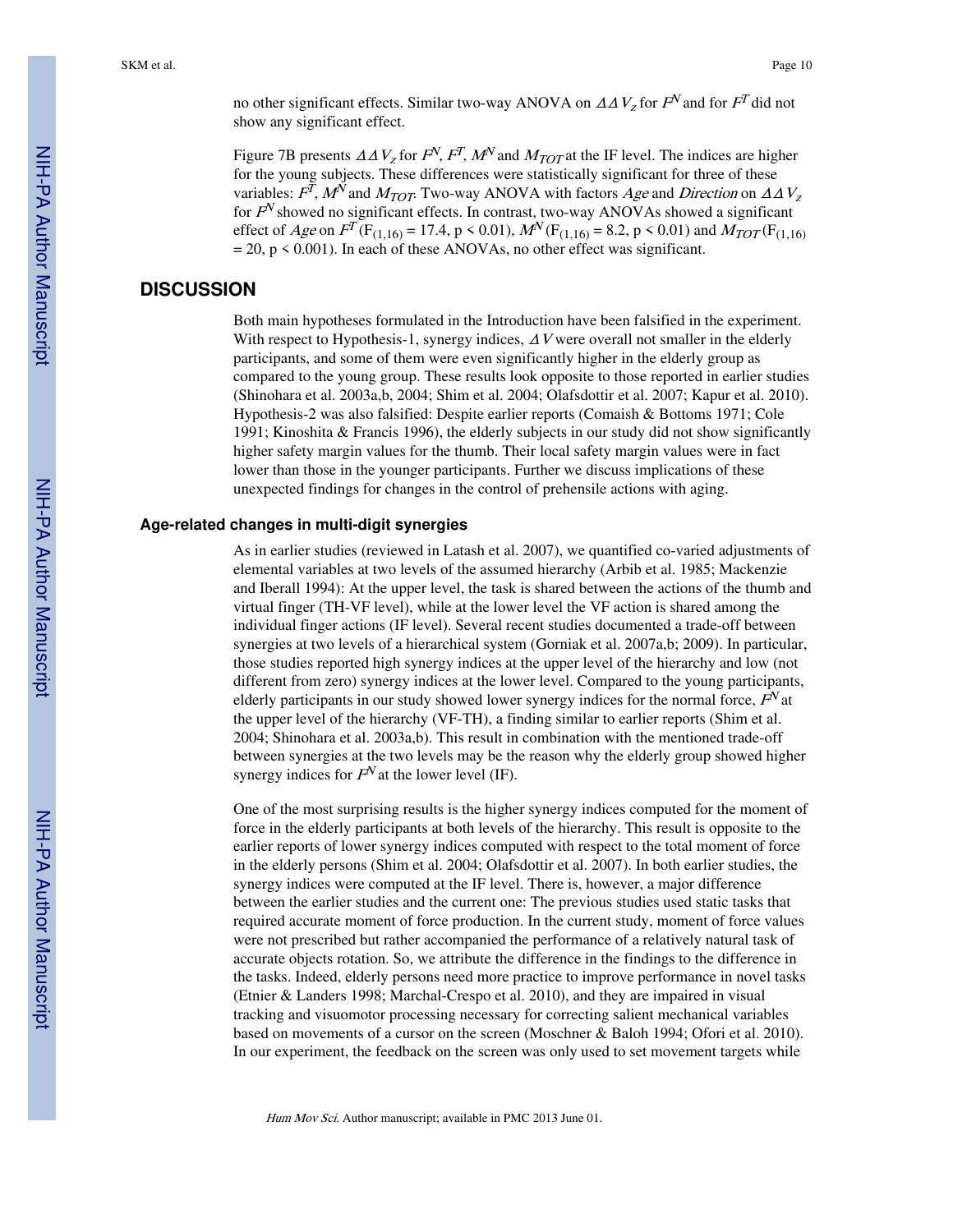the movements were natural and could be produced using natural proprioceptive and visual feedback as in everyday rotational hand actions.

This study is the first to quantify indices of synergies with respect to the load-resisting tangential force in young and elderly persons. At both levels of analysis, we did not find significant differences between the two groups.

Overall, the results suggest that effects of age on multi-digit synergies reported earlier might have been to a large degree due to the nature of artificial laboratory tasks. In more natural tasks, such as the one used in this study, healthy elderly persons show no obvious impairment, as compared to younger persons, in their ability to organize digits into synergies stabilizing salient performance variables. One has to exercise caution generalizing conclusions based on observations of age-related differences in artificial laboratory tasks to everyday motor performance.

## **Adjustments in grip force and chain effects in the elderly**

Another unexpected finding that might be related to the nature of our task is the lower local safety margin values in the elderly participants as compared to the younger ones. Indeed, this observation contrasts increased safety margins in elderly persons reported in several earlier studies (Cole 1991; Kinoshita & Francis 1996; Gilles & Wing 2003; Danion et al. 2007; Diermayr et al. 2010). Note that the weight of the handle in our experiment was counterbalanced, and the subjects did not have to grip it strongly to counteract the force of gravity (we did this to avoid fatigue). So, gripping the object was not necessary at steadystates, and there was no danger of dropping the object. Grip force was required during the movement to allow the production of tangential forces generating an important component of the total moment of force acting on the handle (cf. Zatsiorsky et al. 2002).

We did not measure friction coefficients for individual subjects to shorten the duration of the experiment and avoid fatigue and subject dropout. This is definitely a shortcoming of the design. To test how sensitive this result is to the assumed magnitudes of the friction coefficients, we assumed for both groups the coefficients reported by Kinoshita and Francis (1996) and reprocessed the data. On average, safety margin values remained higher in the young group than in the elderly group  $(1.56 \pm 0.06 \text{ vs. } 1.44 \pm 0.06 \text{ after } z\text{-transformation})$ , although the difference between the two groups dropped under the level of statistical significance.

To offer an interpretation, we would like to borrow the notion of chain effects from earlier studies of prehension (reviewed in Zatsiorsky & Latash 2008; Latash & Zatsiorsky 2009). A chain effect is a sequence of cause-consequence links resulting in a non-trivial association between variables.

The age-associated changes in the neuromuscular apparatus (Welford 1984; Grabiner & Enoka 1995) result in higher force variability (Shinohara et al. 2003a; Shim et al. 2004; Sosnoff & Newell 2006). When a person holds an object in the field of gravity, not dropping the object is a major priority and, in the face of increased force variability, elderly persons show higher safety margins to ensure that the grip force never drops below the critical value. When the hand-held object is moved, the inertial forces require higher grip forces, and such grip adjustments are generated in a feed-forward fashion (Flanagan & Wing 1993, 1995). Elderly persons, however, are known to show impairments in feed-forward control of action (Woollacott et al. 1988; Gilles & Wing 2003; Danion et al. 2007; Olafsdottir et al. 2008). Several outcomes may be expected. First, elderly persons may be expected to move slower to decrease the inertial forces. Second, their modulation of grip force during movement may be expected to be smaller, supported by our observation of the smaller amplitude of grip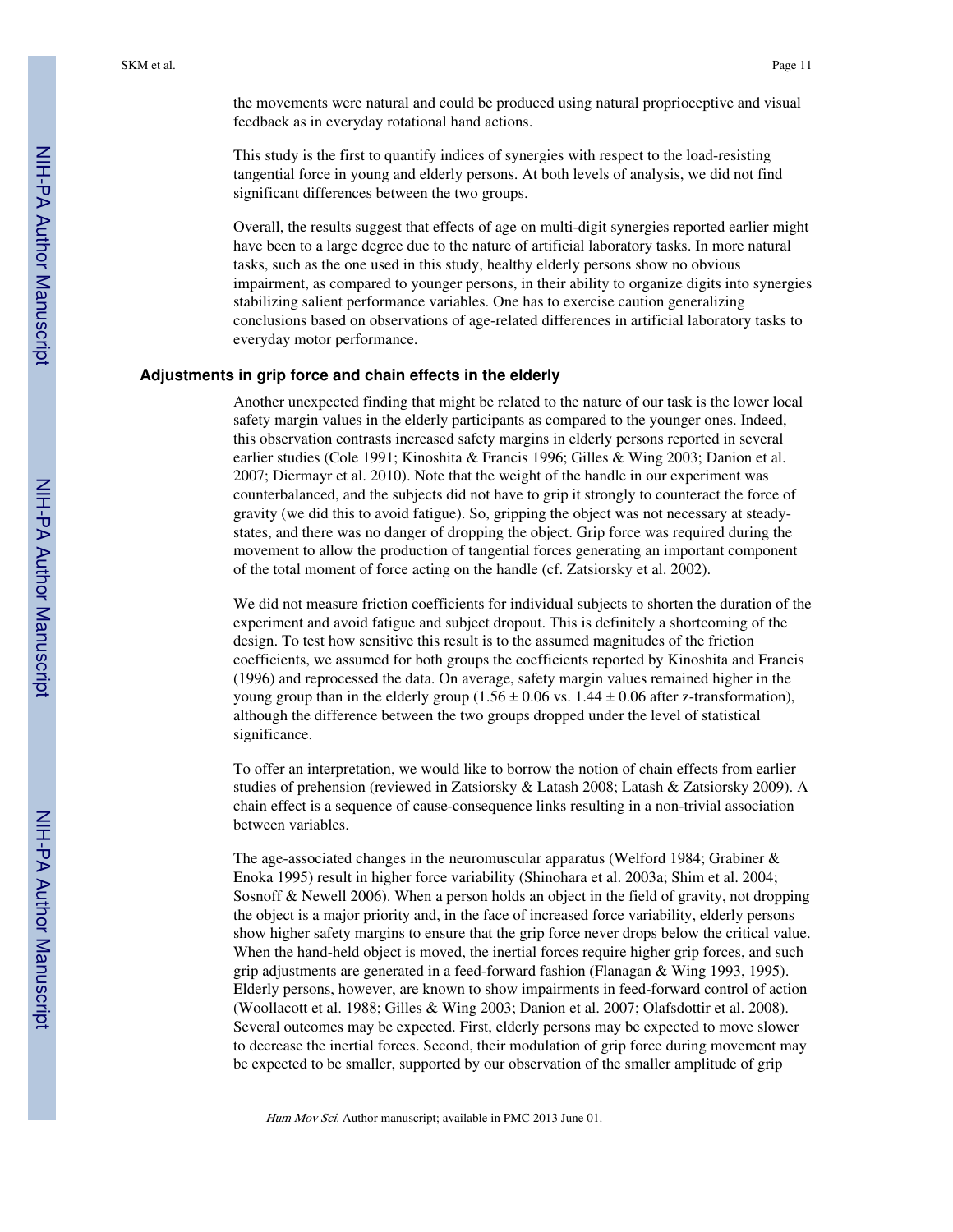force change during the action as compared to the younger participants. Third, to be able to move objects without dropping, elderly persons have to apply higher normal forces prior to movement. All three predictions correspond to differences between the young and elderly participants in our study, although some of the relevant comparisons were under the level of statistical significance.

## **Movement kinematics and changes in prehension synergies**

In this study we define motor synergies, including prehension synergies, as patterns of covariation of elemental variables stabilizing a performance variable to which the elemental variables contribute. A number of hypotheses have been offered for synergic co-variation of elemental variables ranging from optimal feedback control (Todorov & Jordan 2002) to short-loop back-coupling (Latash et al. 2005) and to purely feed-forward mechanisms (Goodman & Latash 2006). Recently, the idea of synergies has been merged with the framework of the equilibrium-point (referent configuration, Feldman & Levin 1995) hypothesis, assuming a hierarchical control system with feedback loops at each level of the hierarchy (Martin 2009; Latash 2010a,b).

Several earlier studies explored the dependence of finger force variance on the magnitude and rate of force change (Latash et al. 2002; Goodman et al. 2005; Friedman et al. 2009; SKM et al. 2010). Those studies used the framework of the uncontrolled manifold (UCM) hypothesis (Scholz & Schöner 1999; reviewed in Latash et al. 2002, 2007), which allows to quantify two components of variance measured at the level of elemental variables, "good variance" (or variance within the UCM,  $V_{UCM}$ ) that does not affect a potentially important performance variable, and "bad variance" (or variance orthogonal to the UCM,  $V_{ORT}$ ) that does. Those studies have shown, in particular, that  $V_{UCM}$  changes in proportion to the magnitude of force while  $V_{ORT}$  shows a close to linear increase with the rate of force change.

In our experiment, the elderly participants moved much slower than the young ones despite the fact that the former were instructed to move fast and the latter – to move at a natural speed. The difference in the movement speed was naturally associated with different rates of change in all the main mechanical variables. This is the likely cause of the much stronger modulation of the synergy indices during the movement in the younger participants. Note that at the upper level of the assumed hierarchy (VF-TH), the synergy indices computed for  $F<sup>N</sup>$  dropped during the movement, as compared to the steady-states. This result confirms previous reports (Shim et al. 2005; Gorniak et al. 2010; SKM et al. 2010) and fits the model of Goodman and colleagues (Goodman et al. 2005). At the lower level of the hierarchy (IF), however, the synergy index for  $F<sup>N</sup>$  increased during the movement. This atypical behavior was likely related to the mentioned trade-off between synergy indices at the two levels: It followed the drop in the synergy index for  $F<sup>N</sup>$  at the VF-TH level (for a more detailed explanation see Gorniak et al. 2007b).

An opposite behavior was observed for the synergy indices computed for  $F<sup>T</sup>$ . This observation confirms the earlier reports by Gorniak et al. (2009). In the study of Gorniak and her colleagues, this finding was associated with an important role of  $F<sup>T</sup>$  in producing the total moment of force. Indeed, at the VF-TH level, stabilization of the moment of force generated by the tangential forces  $(M<sup>T</sup>)$  requires positive co-variation of the forces produced by the thumb and VF. Stabilization of  $F<sup>T</sup>$  requires negative co-variation of those forces. So, the system can stabilize only one of those two variables,  $F<sup>T</sup>$  or  $M<sup>T</sup>$ . In our experiment, the emphasis was on producing accurate object rotation while the weight of the object was counter-balanced. This was the likely reason for the higher  $\Delta V$  indices for  $F<sup>T</sup>$  at the VF-TH level during the movement as compared to the steady-states. The mentioned trade-off between the hierarchical levels resulted in lower  $\Delta V$  for  $F<sup>T</sup>$  at the IF level.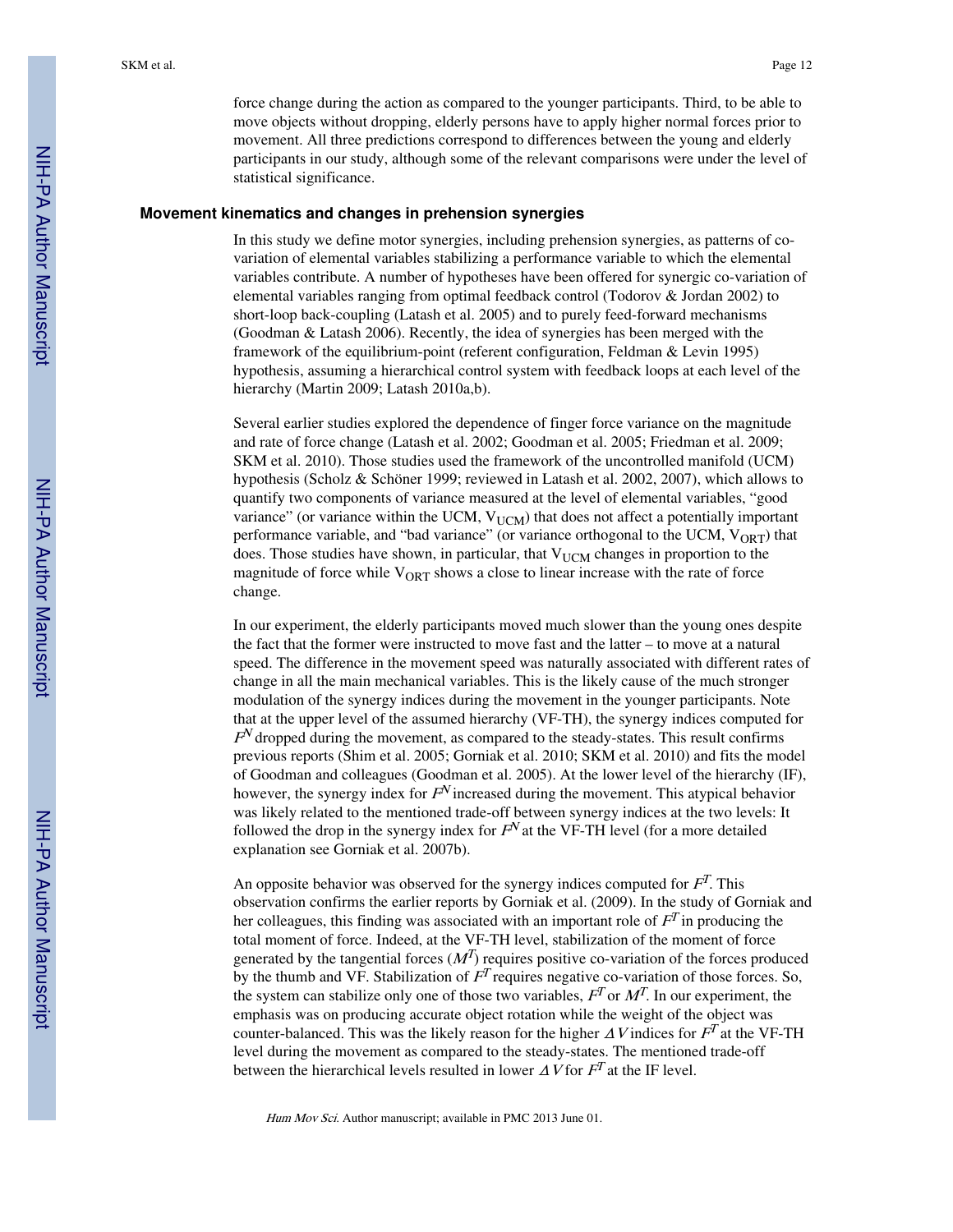#### **Concluding comments**

The main conclusion of our study is: Elderly persons are not as impaired in certain indices of motor performance as earlier studies suggest (cf. Lowe 2001). They may employ more cautious motor strategies to adjust to the physiological changes within the neuromotor system (such as moving slower), but we failed to observe any impairments that would go beyond direct consequences of being cautious. In a recent study (Kapur et al. 2010), the authors suggest that aging may be associated with a shift from synergic control to elementbased control due to the death of cortical neurons (Eisen et al. 1996) leading to a disruption of hypothetical synergic intracortical links (Schieber 2001) that facilitate co-varied adjustments of elemental mechanical variables. This may be true. However, our current results suggest that the observed patterns of mechanical variables and their co-variation may depend strongly on particular features of the task, and more artificial tasks may be more likely to reveal those.

## **Research Highlights**

- **•** During free rotation of a hand-held object, elderly persons move slower;
- **•** In such tasks, elderly persons show lower safety margin values;
- **•** Indices of multi-digit synergies are not always decreased in the elderly;
- **•** Results reflect increased force variability and impaired feed-forward control.

## **Acknowledgments**

The study was in part supported by NIH grants AG-018751, NS-035032, and AR-048563. The authors are thankful to the staff and participants at Foxdale Village and The village at Penn State (State College, PA) for their cooperation and participation. The screening of elderly subjects was conducted at the General Clinical Research Center (The Pennsylvania State University).

## **References**

- Aoki T, Niu X, Latash ML, Zatsiorsky VM. Effects of friction at the digit-object interface on the digit forces in multi-finger prehension. Experimental Brain Research. 2006; 172:425–438.
- Arbib, MA.; Iberall, T.; Lyons, D. Coordinated control programs for movements of the hand. In: Goodwin, AW.; Darian-Smith, I., editors. Hand Function and the Neocortex. Berlin: Springer Verlag; 1985. p. 111-129.
- Baud-Bovy G, Soechting JF. Two virtual fingers in the control of the tripod grasp. Journal of Neurophysiology. 2001; 86:604–615. [PubMed: 11495936]
- Booth FW, Weeden SH, Tseng BS. Effect of aging on human skeletal muscle and motor function. Medicine & Science in Sports and Exercise. 1994; 26:556–560. [PubMed: 8007802]
- Brooks SV, Faulkner JA. Skeletal muscle weakness in old age: underlying mechanisms. Medicine & Science in Sports and Exercise. 1994; 26:432–439. [PubMed: 8201898]
- Burstedt MK, Flanagan JR, Johansson RS. Control of grasp stability in humans under different frictional conditions during multidigit manipulation. Journal of Neurophysiology. 1999; 82:2393– 2405. [PubMed: 10561413]
- Cole KJ. Grasp force control in older adults. Journal of Motor Behavior. 1991; 23:251–258. [PubMed: 14766507]
- Cole KJ, Beck CL. The stability of precision grip force in older adults. Journal of Motor Behavior. 1994; 26:171–177. [PubMed: 15753069]
- Cole KJ, Rotella DL, Harper JG. Mechanisms for age-related changes of fingertip forces during precision gripping and lifting in adults. Journal of Neuroscience. 1999; 19:3238–3247. [PubMed: 10191336]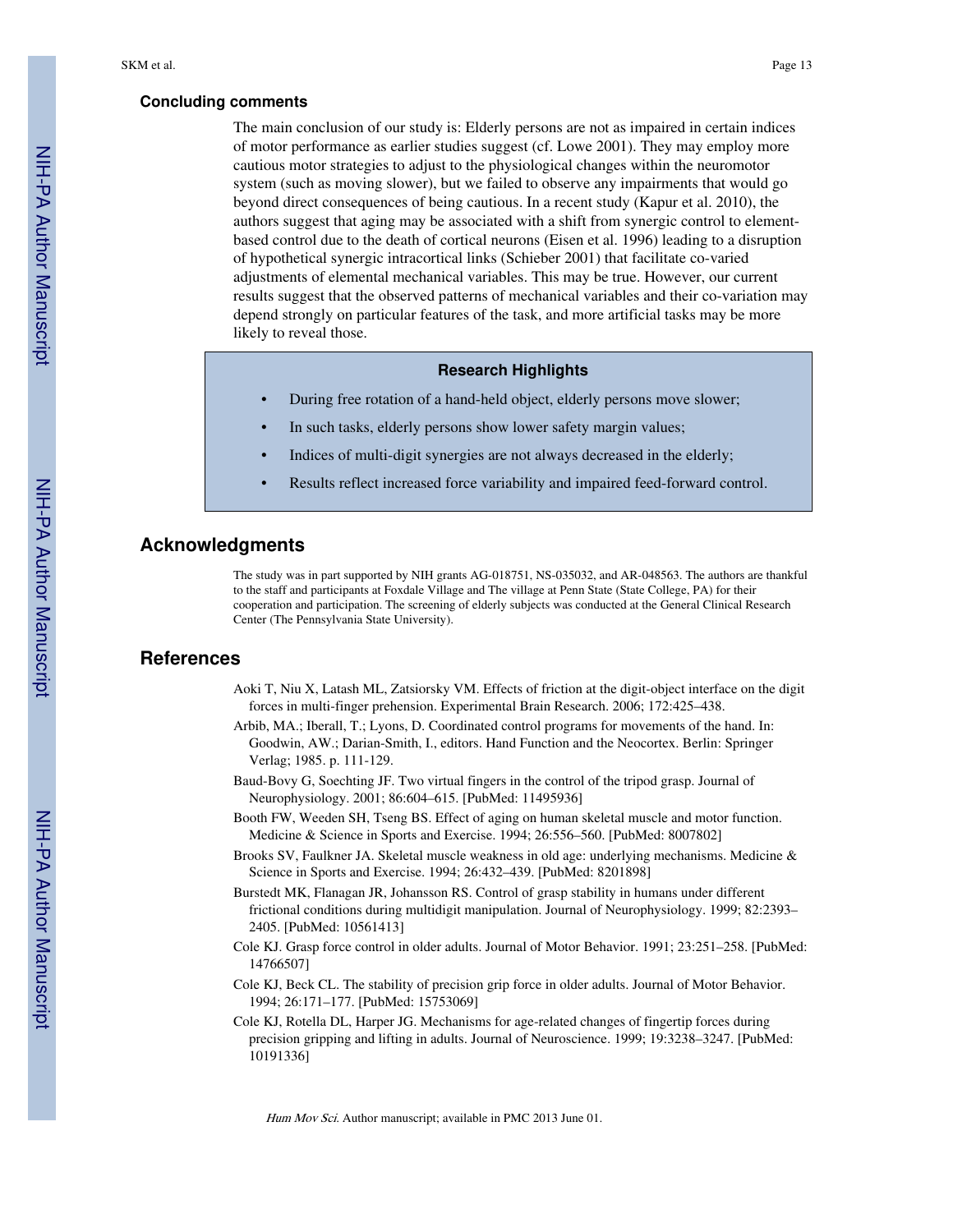- Comaish S, Bottoms E. The skin and friction: deviations from Amonton's law, and the effects of hydration and lubrication. British Journal of Dermatology. 1971; 84:37–43. [PubMed: 5573184]
- Danion F, Descoins M, Bootsma RJ. Aging affects the predictive control of grip force during object manipulation. Experimental Brain Research. 2007; 180:123–137.
- Diermayr G, McIsaac TL, Gordon AM. Finger force coordination underlying object manipulation in the elderly - A mini-review. Gerontology. 2010 Mar 11. 2010 [Epub ahead of print] PMID: 20224251.
- Dinse HR. Cortical reorganization in the aging brain. Progress in Brain Research. 2006; 157:57–80. [PubMed: 17167904]
- Doherty TJ, Brown WF. Age-related changes in the twitch contractile properties of human thenar motor units. Journal of Applied Physiology. 1997; 82:93–101. [PubMed: 9029203]
- Eisen A, Entezari-Taher M, Stewart H. Cortical projections to spinal motoneurons: changes with aging and amyotrophic lateral sclerosis. Neurology. 1996; 46:1396–1404. [PubMed: 8628489]
- Erim Z, Beg MF, Burke DT, de Luca CJ. Effects of aging on motor-unit control properties. Journal of Neurophysiology. 1999; 82:2081–2091. [PubMed: 10561389]
- Etnier JL, Landers DM. Motor performance and motor learning as a function of age and fitness. Research Quarterly for Exercise and Sport. 1998; 69:136–146. [PubMed: 9635328]
- Feldman AG, Levin MF. Positional frames of reference in motor control: their origin and use. Behavioral and Brain Sciences. 1995; 18:723–806.
- Flanagan JR, Wing AM. Modulation of grasp force with load force during point-to-point arm movements. Experimental Brain Research. 1993; 95:131–143.
- Flanagan JR, Wing AM. The stability of precision grasp forces during cyclic arm movements with a hand-held load. Experimental Brain Research. 1995; 105:455–464.
- Francis KL, Spirduso WW. Age differences in the expression of manual asymmetry. Experimental Aging Research. 2000; 26:169–180. [PubMed: 10755223]
- Friedman J, SKM V, Zatsiorsky VM, Latash ML. The sources of two components of variance: An example of multifinger cyclic force production tasks at different frequencies. Experimental Brain Research. 2009; 196:263–277.
- Gilles MA, Wing AM. Age-related changes in grip force and dynamics of hand movement. Journal of Motor Behavior. 2003; 35:79–85. [PubMed: 12724101]
- Goodman SR, Latash ML. Feedforward control of a redundant motor system. Biological Cybernetics. 2006; 95:271–280. [PubMed: 16838148]
- Goodman SR, Shim JK, Zatsiorsky VM, Latash ML. Motor variability within a multi-effector system: Experimental and analytical studies of multi-finger production of quick force pulses. Experimental Brain Research. 2005; 163:75–85.
- Gorniak SL, Zatsiorsky VM, Latash ML. Hierarchies of synergies: An example of the two-hand, multifinger tasks. Experimental Brain Research. 2007a; 179:167–180.
- Gorniak SL, Zatsiorsky VM, Latash ML. Emerging and disappearing synergies in a hierarchically controlled system. Experimental Brain Research. 2007b; 183:259–270.
- Gorniak SL, Zatsiorsky VM, Latash ML. Hierarchical control of static prehension: II. Multi-digit synergies. Experimental Brain Research. 2009; 194:1–15.
- Gorniak SL, Zatsiorsky VM, Latash ML. Manipulation of a fragile object. Experimental Brain Research. 2010; 202:413–430.
- Grabiner MD, Enoka RM. Changes in movement capabilities with aging. Exercise and Sport Science Reviews. 1995; 23:65–104.
- Johansson RS, Westling G. Roles of glabrous skin receptors and sensorimotor memory in automatic control of precision grip when lifting rougher or more slippery objects. Experimental Brain Research. 1984; 56:550–564.
- Kapur S, Zatsiorsky VM, Latash ML. Age-related changes in the control of finger force vectors. Journal of Applied Physiology. 2010 (in press) [Epub, PMID: 20829494].
- Kinoshita H, Francis PR. A comparison of prehension force control in young and elderly individuals. European Journal of Applied Physiology. 1996; 74:450–460.
- Latash, ML. Synergy. New York: Oxford University Press; 2008.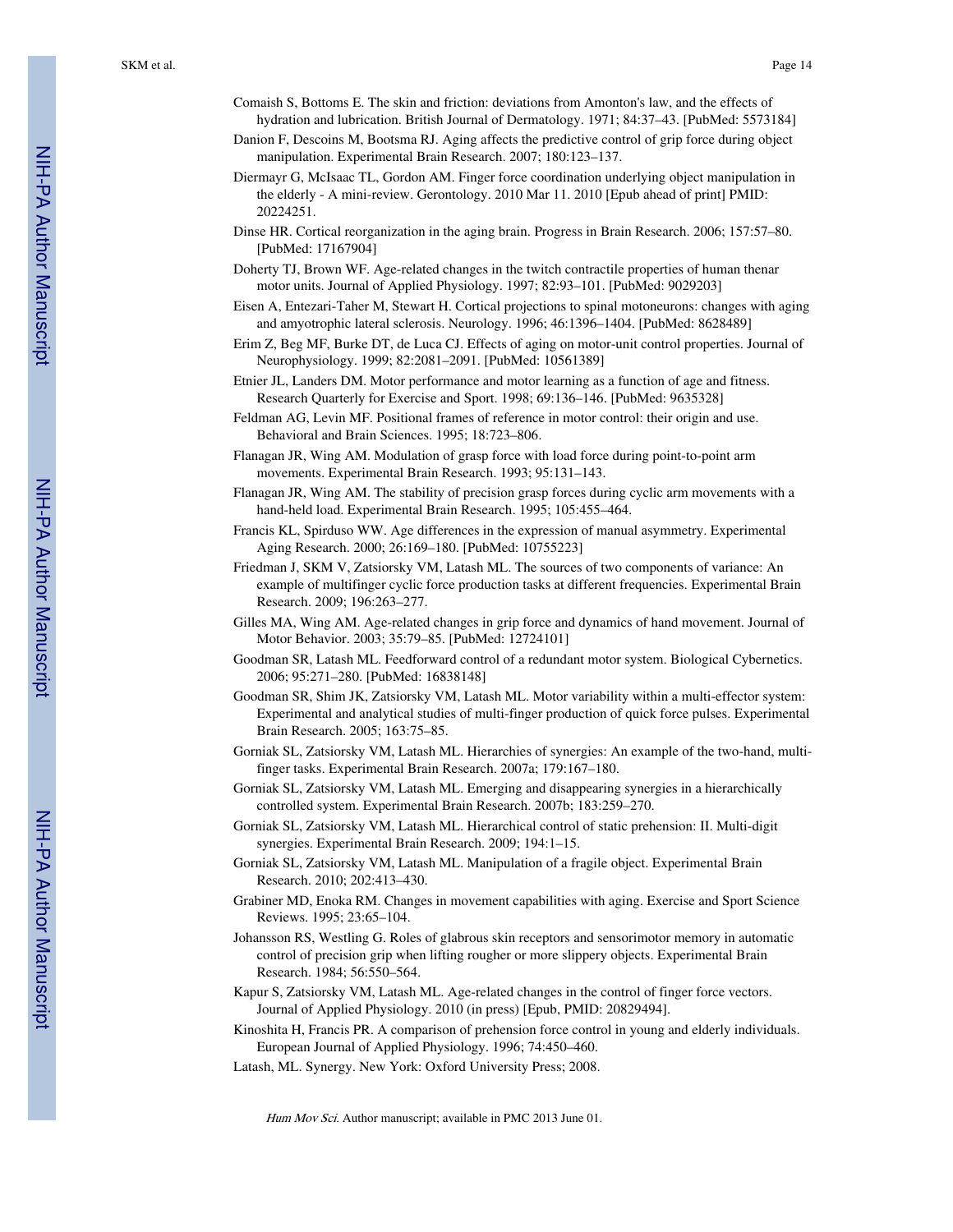SKM et al. Page 15

- Latash ML. Motor synergies and the equilibrium-point hypothesis. Motor Control. 2010a; 14:294–322. [PubMed: 20702893]
- Latash ML. Stages in learning motor synergies: A view based on the equilibrium-point hypothesis. Human Movement Science. 2010b; 29:642–654. [PubMed: 20060610]
- Latash ML, Scholz JF, Danion F, Schöner G. Finger coordination during discrete and oscillatory force production tasks. Experimental Brain Research. 2002a; 146:412–432.
- Latash ML, Scholz JP, Schöner G. Motor control strategies revealed in the structure of motor variability. Exercise and Sport Sciences Reviews. 2002b; 30:26–31. [PubMed: 11800496]
- Latash ML, Scholz JP, Schöner G. Toward a new theory of motor synergies. Motor Control. 2007; 11:276–308. [PubMed: 17715460]
- Latash ML, Shim JK, Smilga AV, Zatsiorsky V. A central back-coupling hypothesis on the organization of motor synergies: a physical metaphor and a neural model. Biological Cybernetics. 2005; 92:186–191. [PubMed: 15739110]
- Latash ML, Zatsiorsky VM. Multi-finger prehension: Control of a redundant motor system. Advances in Experimental Medicine and Biology. 2009; 629:597–618. [PubMed: 19227523]
- Lindberg P, Ody C, Feydy A, Maier M. Precision in isometric precision grip force is reduced in middle-aged adults. Experimental Brain Research. 2009; 193:213–224.
- Lowe BD. Precision grip force control of older and younger adults, revisited. Journal of Occupational Rehabilitation. 2001; 11:267–279. [PubMed: 11826727]
- MacKenzie, CL.; Iberall, T. The Grasping Hand. New York: North-Holland; 1994.
- Marchal-Crespo L, McHughen S, Cramer SC, Reinkensmeyer DJ. The effect of haptic guidance, aging, and initial skill level on motor learning of a steering task. Experimental Brain Research. 2010; 201:209–220.
- Martin V, Scholz JP, Schöner G. Redundancy, self-motion, and motor control. Neural Computation. 2009; 21:1371–1414. [PubMed: 19718817]
- Moschner C, Baloh RW. Age-related changes in visual tracking. Journal of Gerontology. 1994; 49:M235–M238. [PubMed: 8056943]
- Ofori E, Samson JM, Sosnoff JJ. Age-related differences in force variability and visual display. Experimental Brain Research. 2010; 203:299–306.
- Olafsdottir H, Yoshida N, Zatsiorsky VM, Latash ML. Elderly show decreased adjustments of motor synergies in preparation to action. Clinical Biomechanics. 2007a; 22:44–51. [PubMed: 17046125]
- Olafsdottir H, Zhang W, Zatsiorsky VM, Latash ML. Age related changes in multi-finger synergies in accurate moment of force production tasks. Journal of Applied Physiology. 2007b; 102:1490– 1501. [PubMed: 17204576]
- Olafsdottir H, Kim SW, Zatsiorsky VM, Latash ML. Anticipatory synergy adjustments in preparation to self-triggered perturbations in elderly individuals. Journal of Applied Biomechanics. 2008; 24:175–179. [PubMed: 18579910]
- Pataky TC, Latash ML, Zatsiorsky VM. Prehension synergies during non-vertical grasping. I. Experimental observations. Biological Cybernetics. 2004; 91:148–158. [PubMed: 15378373]
- Rogers MA, Evans WJ. Changes in skeletal muscle with aging: effects of exercise training. Exercise and Sport Sciences Reviews. 1993; 21:65–102. [PubMed: 8504850]
- Savescu AV, Latash ML, Zatsiorsky VM. A technique to determine friction at the fingertips. Journal of Applied Biomechanics. 2008; 24:43–50. [PubMed: 18309182]
- Schieber MH. Constraints on somatotopic organization in the primary motor cortex. Journal of Neurophysiology. 2001; 86:2125–2143. [PubMed: 11698506]
- Scholz JP, Schöner G. The uncontrolled manifold concept: Identifying control variables for a functional task. Experimental Brain Research. 1999; 126:289–306.
- Seidler-Dobrin RD, He J, Stelmach GE. Coactivation to reduce variability in the elderly. Motor Control. 1998; 2:314–330. [PubMed: 9758884]
- Shim JK, Lay B, Zatsiorsky VM, Latash ML. Age-related changes in finger coordination in static prehension tasks. Joural of Applied Physiology. 2004; 97:213–224.
- Shim JK, Olafsdottir H, Zatsiorsky VM, Latash ML. The emergence and disappearance of multi-digit synergies during force production tasks. Experimental Brain Research. 2005; 164:260–270.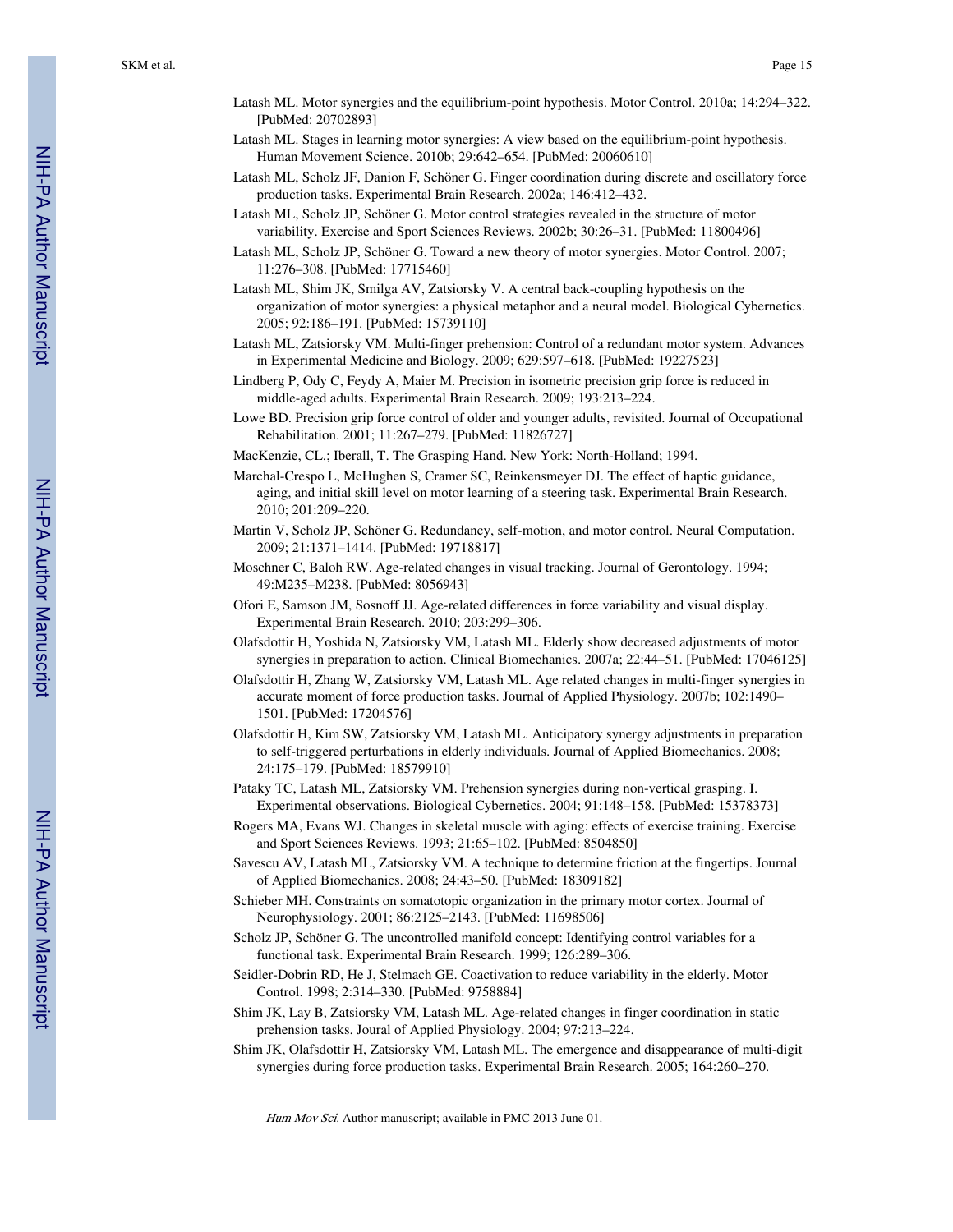- Shinohara M, Latash ML, Zatsiorsky VM. Age effects on force production by the intrinsic and extrinsic hand muscles and finger interaction during maximal contraction tasks. Journal of Applied Physiology. 2003a; 95:1361–1369. [PubMed: 12626484]
- Shinohara M, Li S, Kang N, Zatsiorsky VM, Latash ML. Effects of age and gender on finger coordination in maximal contractions and submaximal force matching tasks. Journal of Applied Physiology. 2003b; 94:259–270. [PubMed: 12391031]
- Shinohara M, Scholz JP, Zatsiorsky VM, Latash ML. Finger interaction during accurate multi-finger force production tasks in young and elderly persons. Experimental Brain Research. 2004; 156:282–292.
- SKM V, Zatsiorsky VM, Latash ML. Variance components in discrete force production tasks. Experimental Brain Research. 2010; 205:335–349.
- Sosnoff JJ, Newell KM. Aging, visual intermittency, and variability in isometric force output. Journal of Gerontology: Psychological Sciences. 2006; 61 B:P117–P124.
- Todorov E, Jordan MI. Optimal feedback control as a theory of motor coordination. Nature Neuroscience. 2002; 5:1226–1235.
- Welford AT. Psychomotor performance. Annual Review of Gerontology and Geriatrics. 1984; 4:237– 273.
- Woollacott M, Inglin B, Manchester D. Response preparation and posture control. Neuromuscular changes in the older adult. Annals of the New York Academy of Sciences. 1988; 515:42–53. [PubMed: 3364898]
- Zatsiorsky VM, Gregory RW, Latash ML. Force and torque production in static multi-finger prehension: Biomechanics and Control. Part I. Biomechanics. Biological Cybernetics. 2002; 87:50–57. [PubMed: 12111268]
- Zatsiorsky VM, Latash ML. Multi-finger prehension: An overview. Journal of Motor Behavior. 2008; 40:446–476. [PubMed: 18782719]
- Zhang W, Zatsiorsky VM, Latash ML. Accurate production of time-varying patterns of the moment of force in multi-finger tasks. Experimental Brain Research. 2006; 175:68–82.
- Zhang W, Olafsdottir HB, Zatsiorsky VM, Latash ML. Mechanical analysis and hierarchies of multidigit synergies during accurate object rotation. Motor Control. 2009; 13:251–279. [PubMed: 19799165]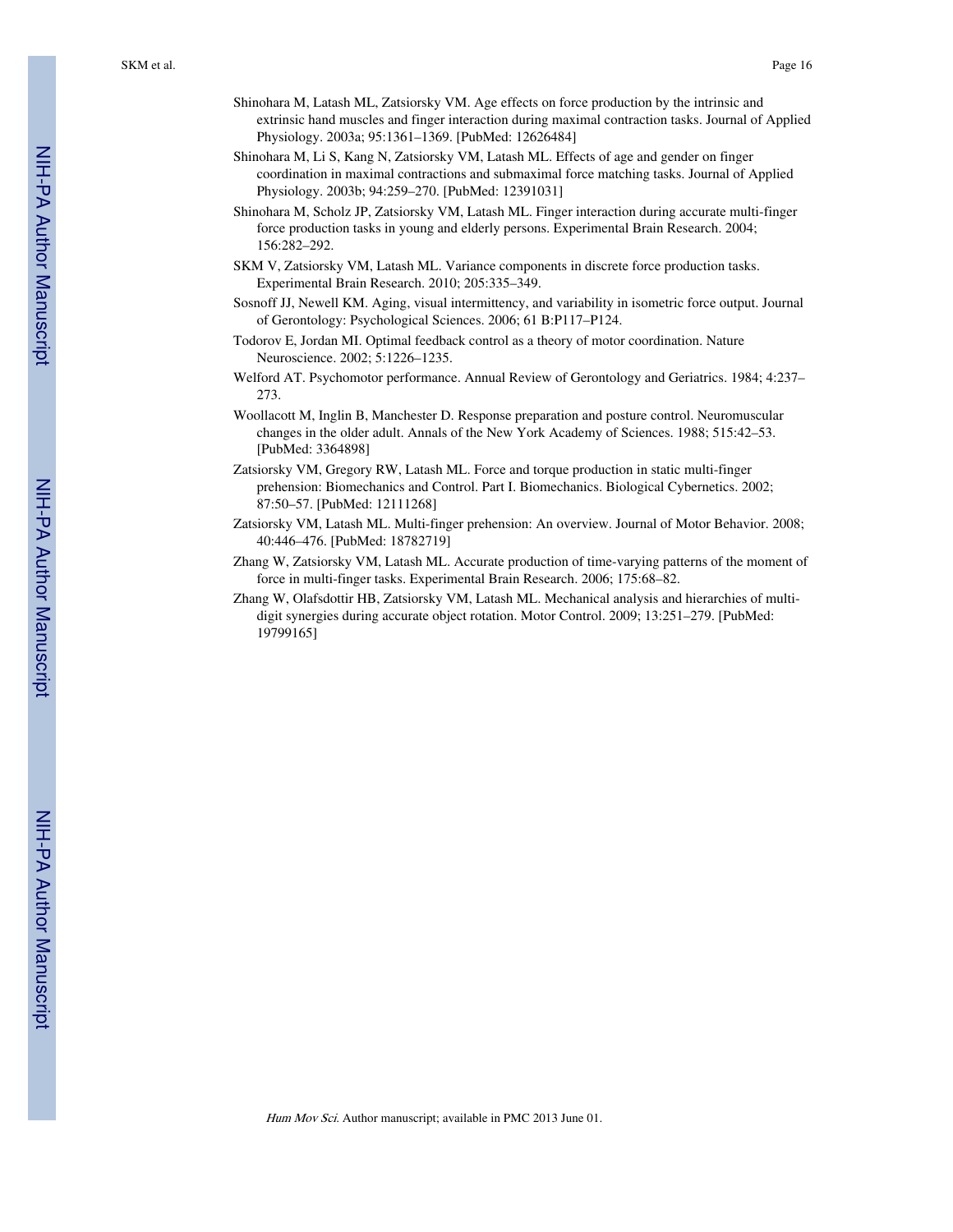SKM et al. Page 17

SU

PR





Handle with six-component force sensors

#### **Figure 1.**

Experimental setup: The subject sat in a height adjustable chair with the right forearm placed into a polyvinyl chloride (PVC) forearm brace fixed to a small table. A 17-inch LCD monitor placed about 1 m from the subject displayed the initial and target handle orientations and the subject's current pronation-supination angle recorded by the torsiometer fixed to the subject's right hand. Digit forces and moments were recorded by five sixcomponent force sensors mounted on a PVC handle. This handle was connected to a disc with inertial loads through an aluminum rod. The weight of this entire disc, rod and handle (DRH) system was counter-balanced by a counter-load that was hooked by a rope through pulleys attached to the ceiling.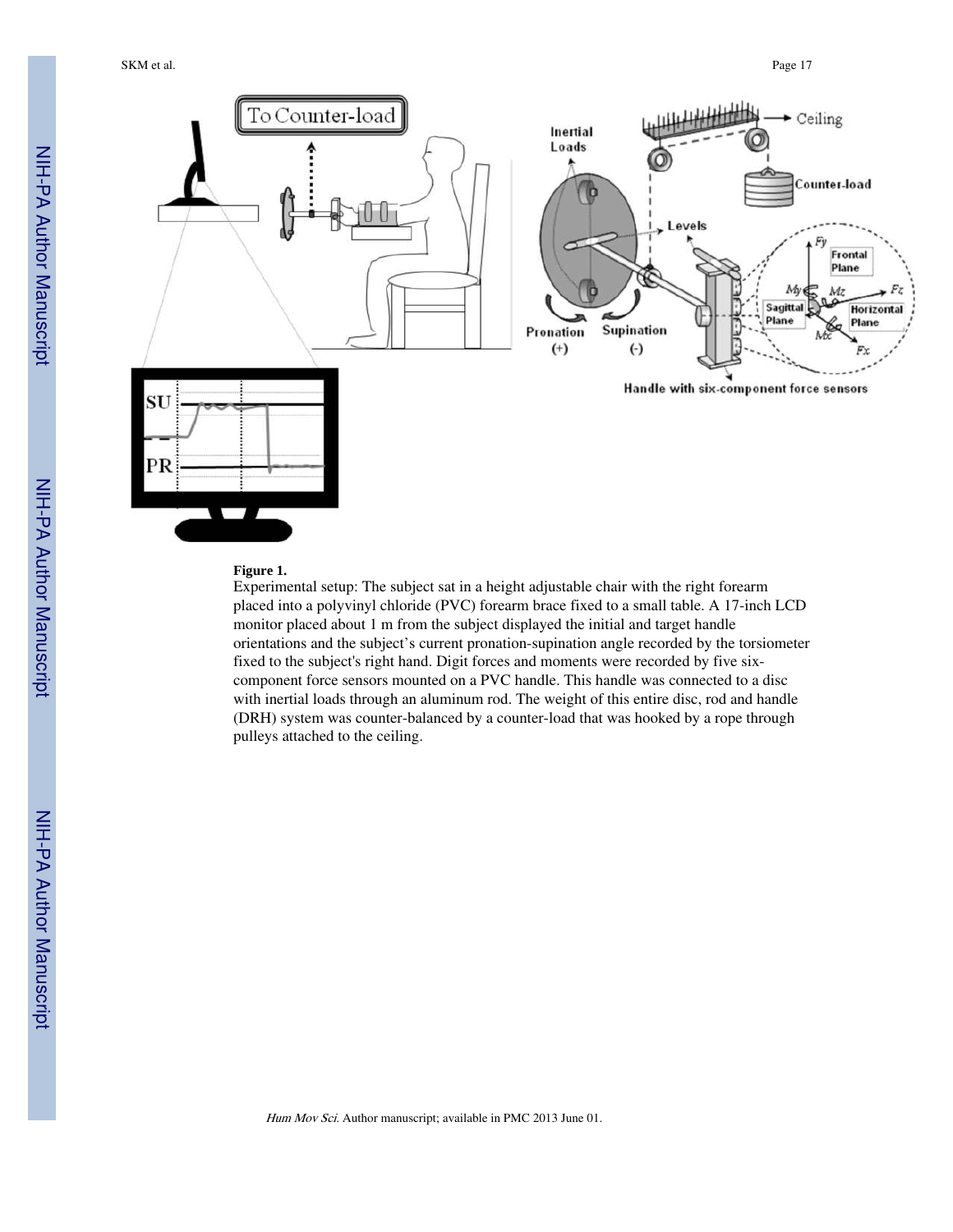SKM et al. Page 18



## **Figure 2.**

Movement angle  $(A_w)$  plotted against time in a typical trial by representative young (solid line) and elderly participants (dashed line). A: Pronation (PR) movement; B: Supination (SU) movement; C: PR with movement time resampled to 100 points (represented as 0– 100% between 0 and movement time (MT) D: SU with movement time resampled to 100 points. Note that elderly take longer to reach the target while there is no obvious change in the time-normalized trajectory. The steady states (PRE, a 0.5-s interval before movement initiation and POS, a 0.5-s interval after movement termination) and movement phase (ROT) are illustrated in panel C.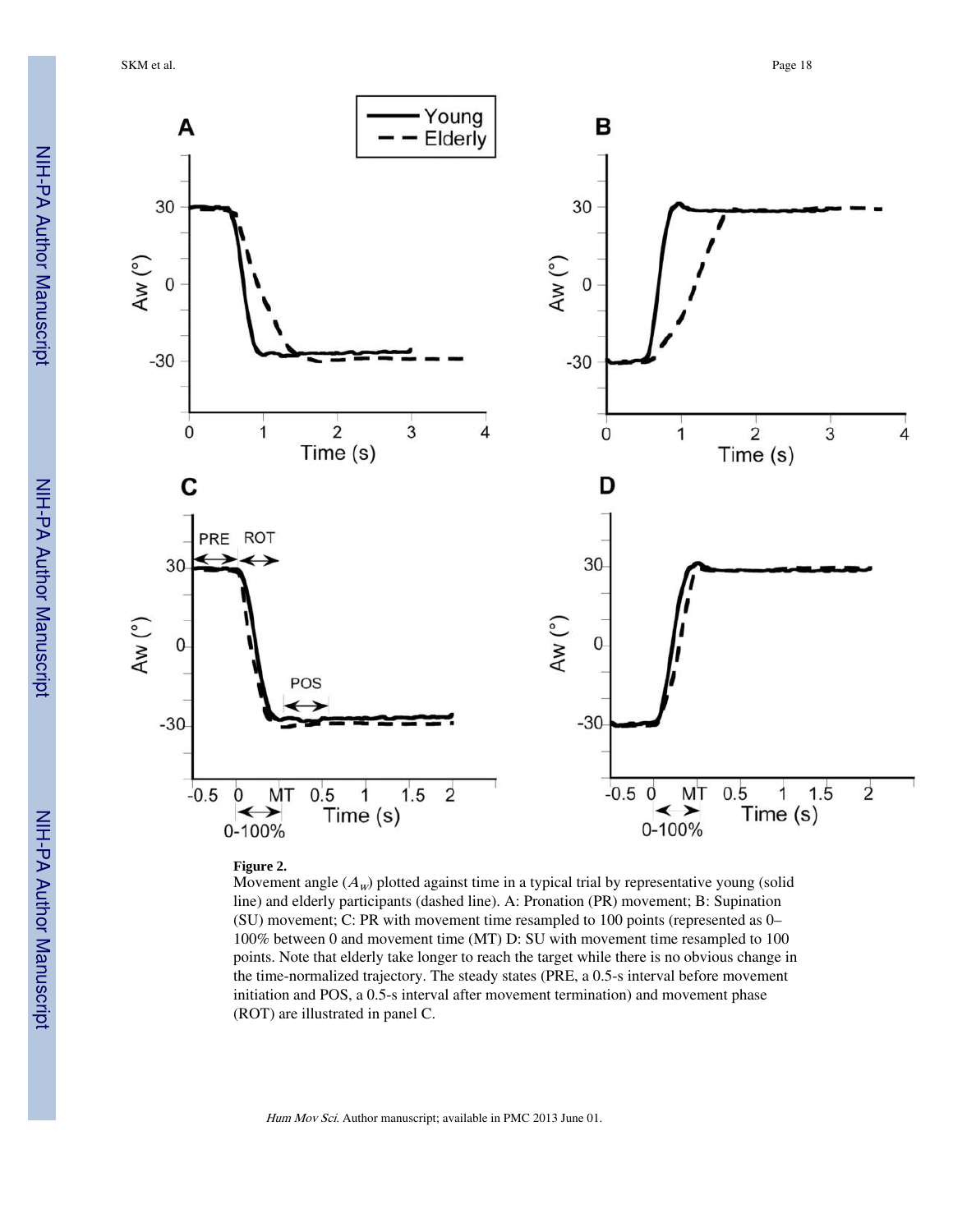SKM et al. Page 19



#### **Figure 3.**

**A:** Peak velocity in pronation (PR) and supination (SU) for young (light bar) and elderly (dark bar) groups; means over subjects are shown with standard errors. Peak velocity is lower in the elderly participants despite the fact that the elderly were instructed to move "fast" and the younger participants were asked to move "at a natural speed".

**B:** Peak-to-peak grip force ( $F_{GRIP}$ ) for the pronation (PR) and supination (SU) tasks for the young (light bars) and elderly (dark bars) participants; means over subjects are shown with standard errors.  $F_{GRIP}$  modulation during movement was lower in the elderly participants.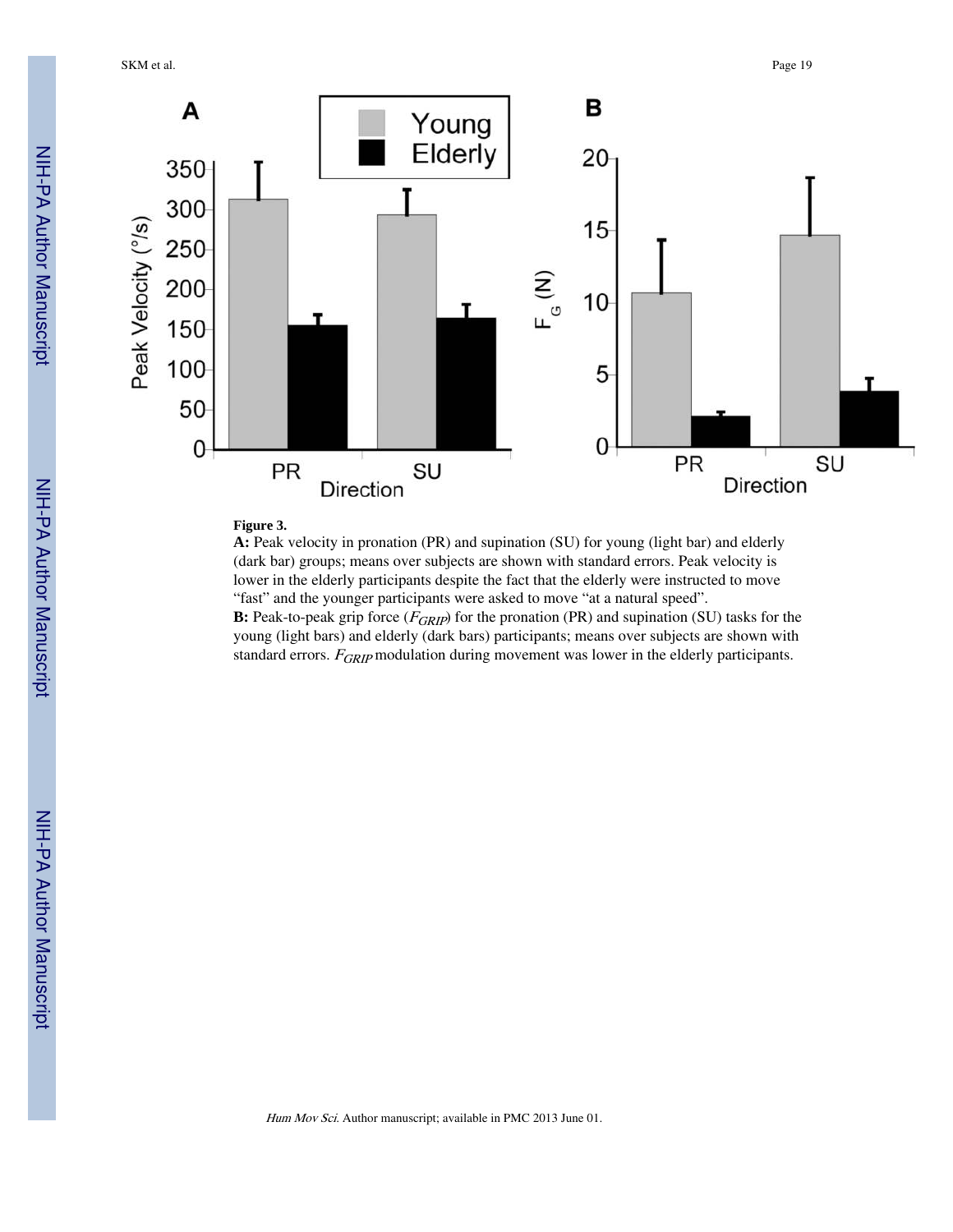SKM et al. Page 20



## **Figure 4.**

A: Local safety margin for the thumb  $(SM_{TH})$  for the pronation (PR) and supination (SU) tasks for the young (light bars) and elderly (dark bars), averaged across groups. **B:** <sup>z</sup>transformed  $SM<sub>TH</sub> (SM<sub>z</sub>)$ ; means over subjects are shown with standard error bars. Note the higher  $SM_{TH}$  in SU than in PR and in the young than elderly groups.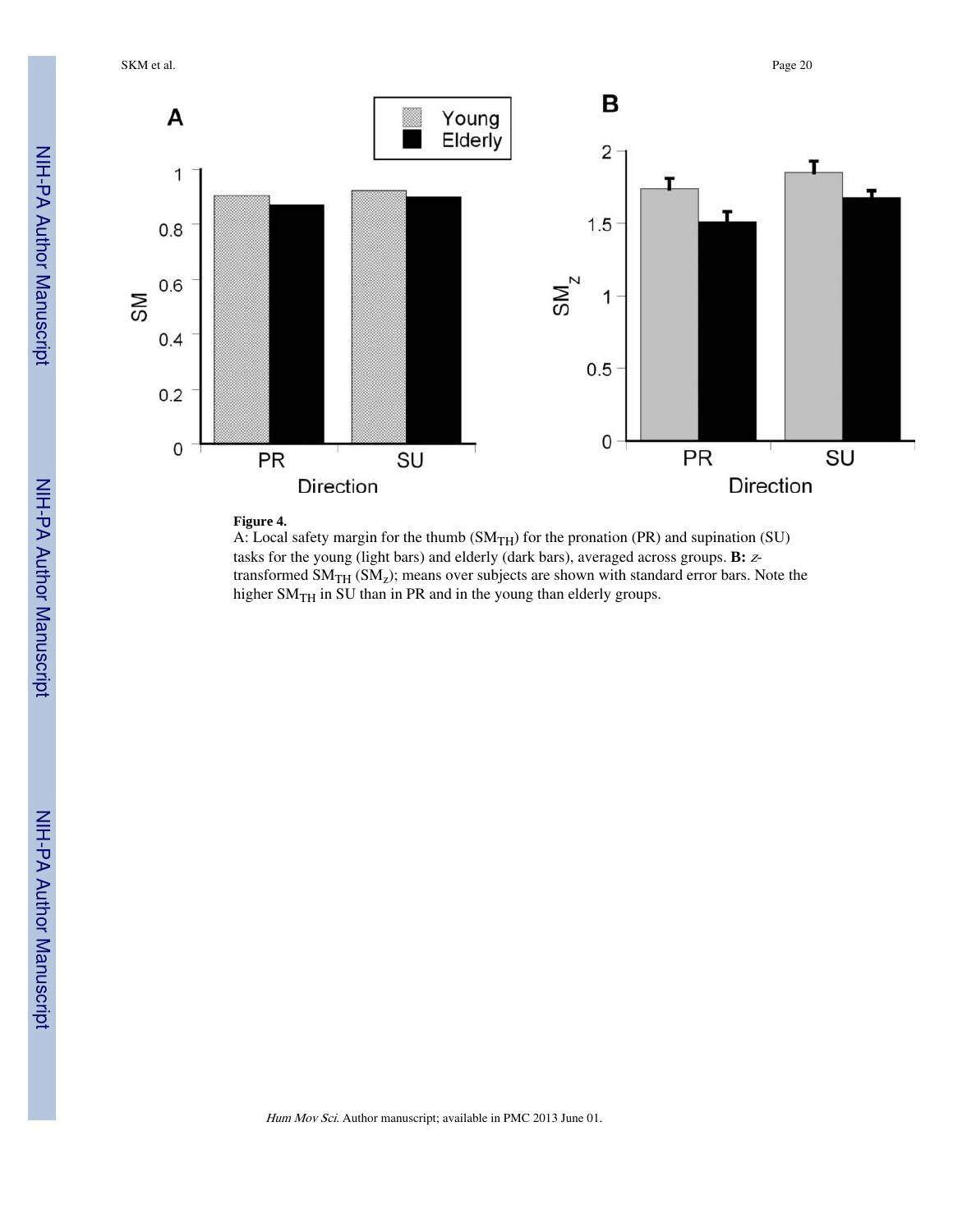SKM et al. Page 21



## **Figure 5.**

Time profiles of synergy indices  $(\Delta V)$  at the virtual finger-thumb (VF-TH) level averaged across participants for the young (dark lines) and elderly (light lines) groups for the pronation (PR – solid lines) and supination (SU – dotted/dashed lines) tasks. **A:** <sup>Δ</sup>V for the resultant moment of force ( $\Delta V_{MVF-TH}$ ). The drop in  $\Delta V$  is lower in the elderly during the ROT phase. **B:**  $\Delta V$  for total normal force at the VF-TH level ( $\Delta V \llap{/} F^{N} \llap{/} V_{F\llap{/}TH}$ ).  $\Delta V$  is lower for the elderly. **C:**  $\Delta V$  for total tangential force at the VF-TH level  $(\Delta V \angle F^T V F \angle TH)$ .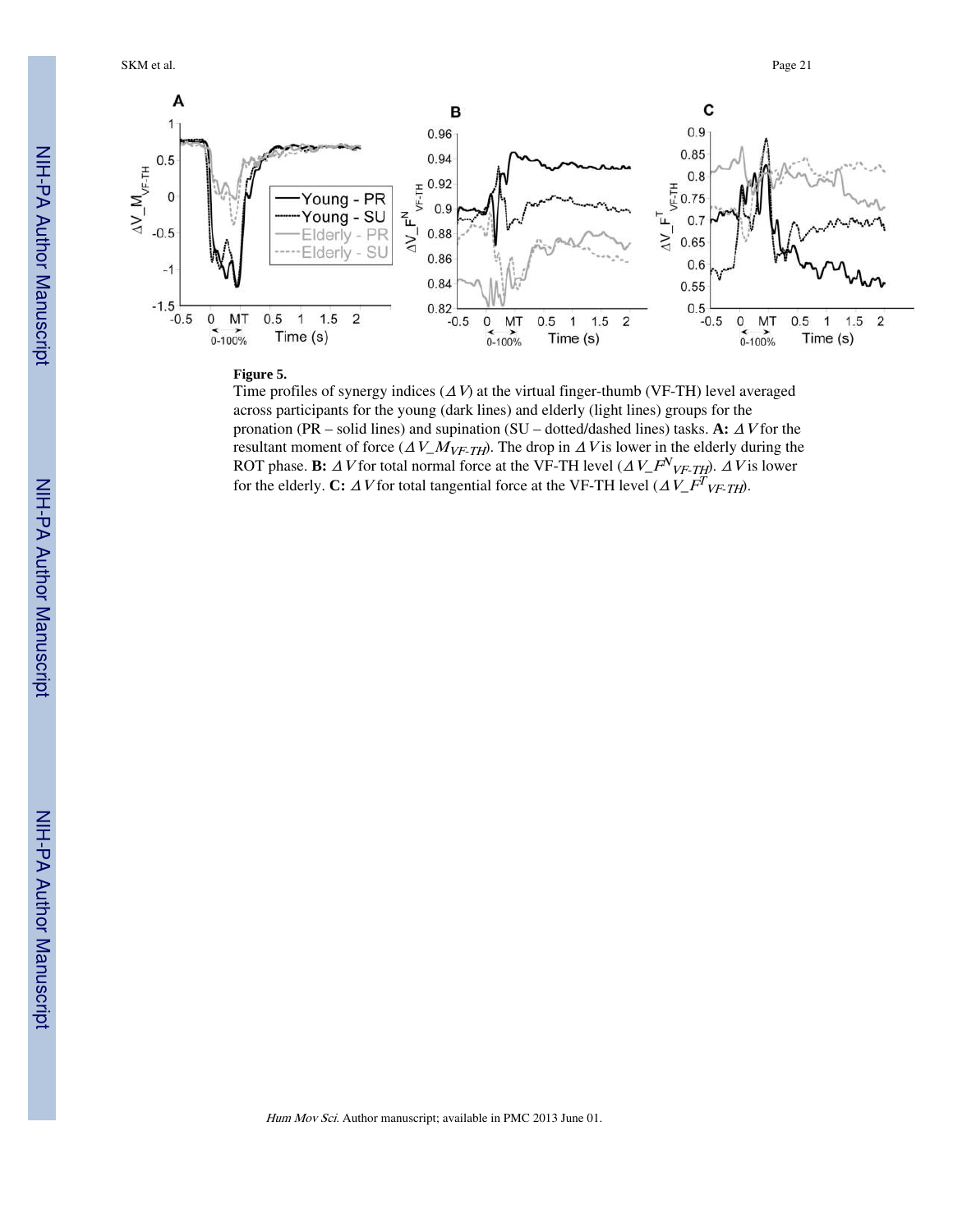SKM et al. Page 22



**Figure 6.**

Time profiles of synergy indices  $(\Delta V)$  at the individual finger (IF) level averaged across subjects for the young (dark lines) and elderly (light lines) groups for the pronation (PR) and supination (SU) tasks. **A:**  $\Delta V$  for the normal force  $\Delta V F Y_{\text{H}}$ . **B:**  $\Delta V$  for the tangential force ( $\Delta V \llcorner F^T_{\phantom{T}H}$ ). C:  $\Delta V$  for the moment produced by normal force ( $\Delta V \llcorner M^N_{\phantom{N}H}$ ). D:  $\Delta V$  for the moment produced by total force  $(\Delta V \Delta M_H)$